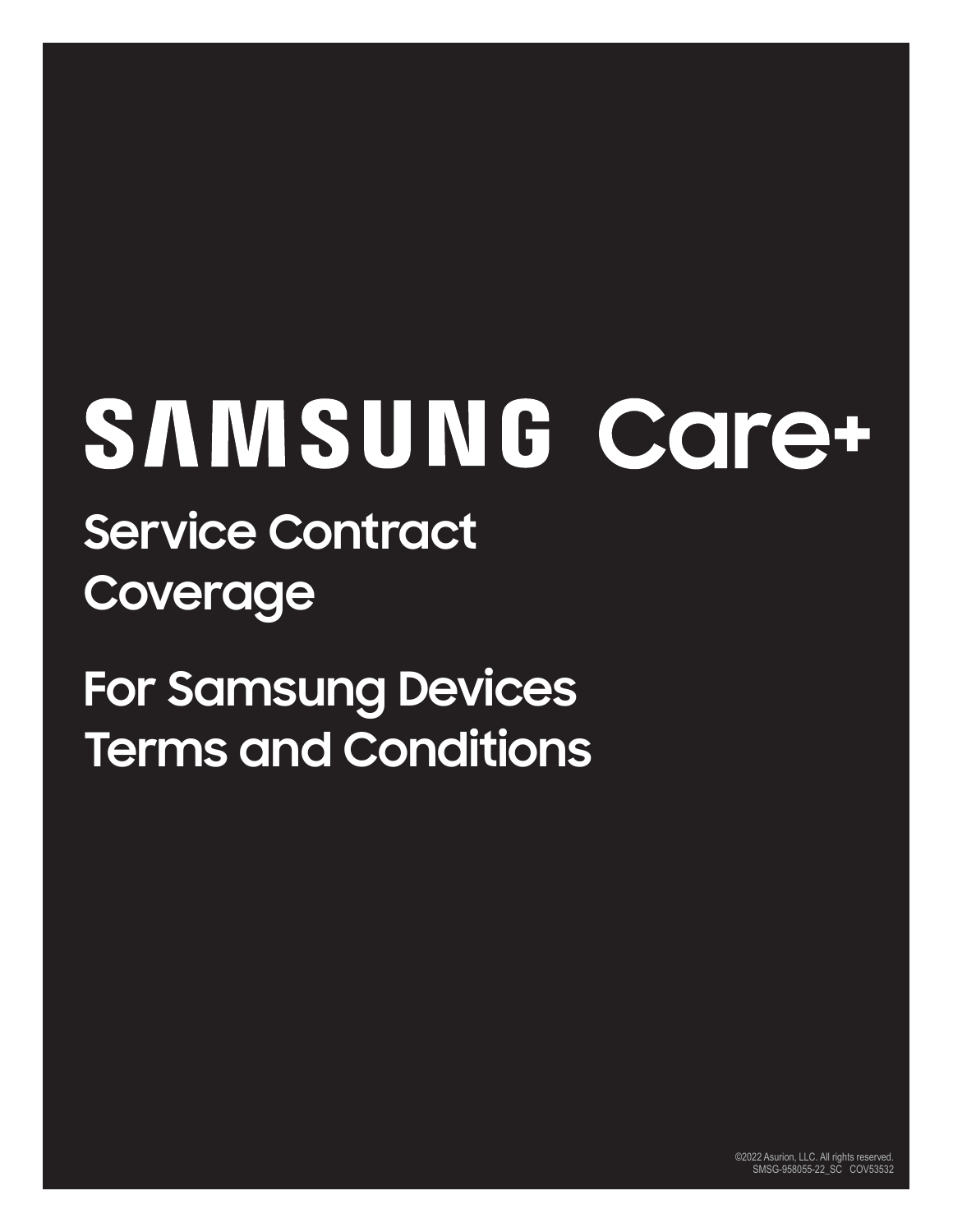# Service Fees

A nonrefundable service fee will be charged for each approved claim. Amounts are based on device tiers for each program. For eligible devices by tier, see the Device Schedule below, go to asurion.com/samsung or call Asurion at 1-866-371-9501. Please visit asurion.com/samsung and refer to your terms and conditions anytime your device changes.

| <b>Service Contract Fees</b> |       |        |        |       |
|------------------------------|-------|--------|--------|-------|
|                              | Tier1 | Tier 2 | Tier 3 | Tier4 |
| ADH Replacement<br>Claims    | \$99  | \$99   | \$99   | \$249 |
| <b>ADH Repair Claims</b>     | \$29  | \$29   | \$29   | \$249 |
| All Malfunction Claims       | \$0   |        |        |       |

Important Information: For approved claims, a repair or replacement device will be provided at our discretion. For repairs, you will be required to bring or mail your device to an authorized repair center. Additional information on repairs is available at asurion.com/samsung, which includes a list of eligible devices, types of repairable damage and available select repair locations.

Repair eligibility is subject to change. If your device is ineligible for repair or not repairable, if there is no authorized repair location, parts, or technician available, or if we decide that a replacement is necessary, you will receive a replacement device and be charged the replacement service fee.

| Device Tier | Devices (For complete list of devices, please visit Asurion.com/Samsung)                                                                                                                         |
|-------------|--------------------------------------------------------------------------------------------------------------------------------------------------------------------------------------------------|
| Tier1       | A51, A51 5G, A52 5G, A53, XCover Pro (all carriers including unlocked, 128GB)                                                                                                                    |
| Tier 2      | Note 9, Note 10, GS 9, GS 9+, S10, S10e, S10 Lite, S20 FE, S21, S21 FE 5G, S22, A71 5G<br>(all carriers including unlocked, 128GB, 256GB and 512GB)                                              |
| Tier 3      | S10 5G, S10+, S20 5G, S20+, S20 Ultra 5G, S21+ 5G, S21 Ultra 5G, S22+, S22 Ultra, Note 10+, Note<br>10+5G, Note 205G, Note 20 Ultra 5G (all carriers including unlocked, 128GB, 256GB and 512GB) |
| Tier 4      | Galaxy Fold, Galaxy Fold 2 5G, Galaxy Z Flip, Galaxy Z Flip 5G<br>(all carriers including unlocked, 128GB, 256GB and 512GB)                                                                      |

For a complete and current list of devices with associated service fee and deductible amounts, please visit asurion.com/samsung or call 1-866-371-9501. NOTE: This list is changed from time to time. Please check asurion.com/samsung anytime your device changes for your applicable service fees and monthly charge.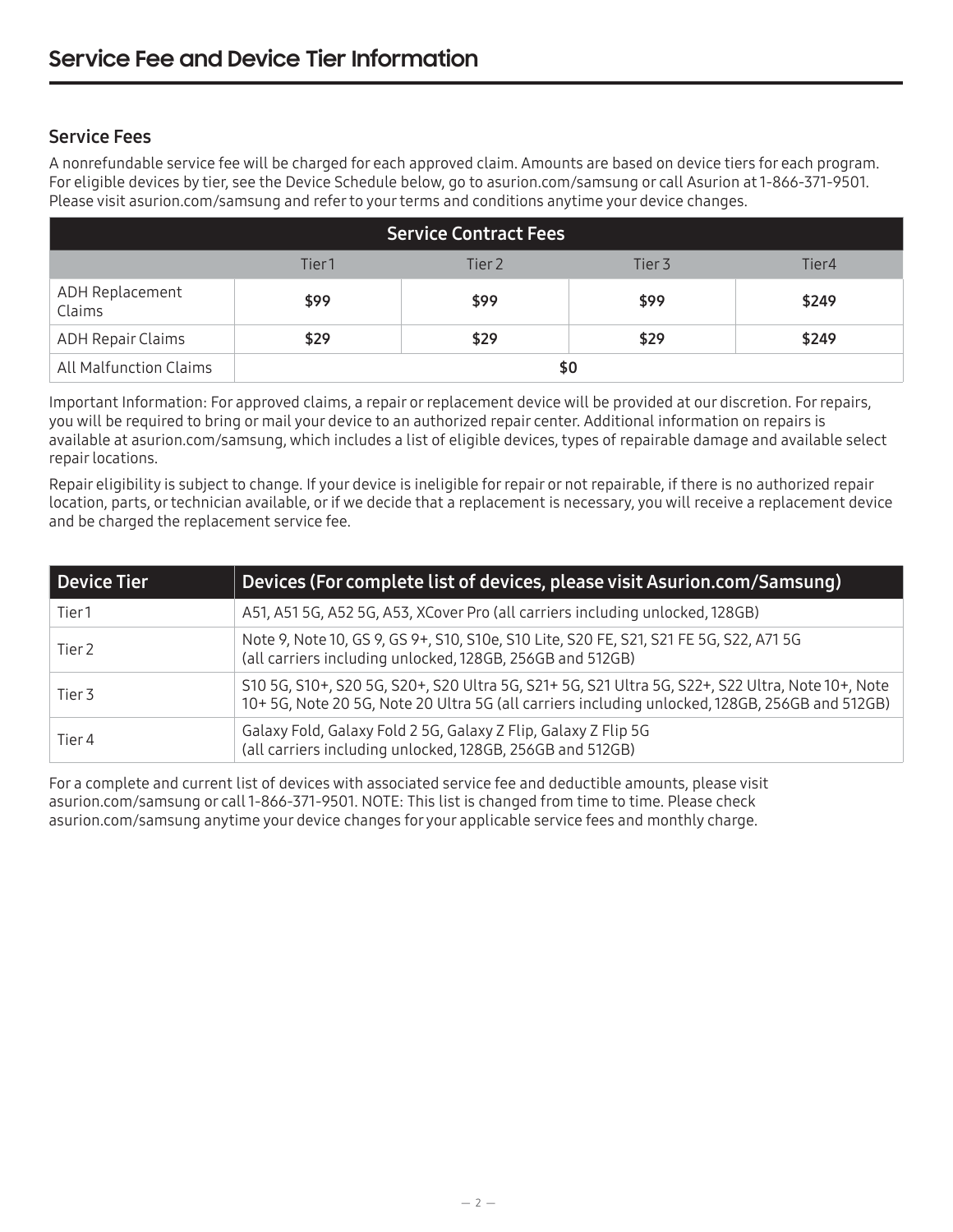**We, the administrator or the seller from whom you purchased the covered product and this Plan, may make available additional products and services at a discount from time to time, for your consideration.**

# **Samsung Care+**

**THESE SERVICE CONTRACT TERMS AND CONDITIONS (THE "PLAN") ARE A LEGAL CONTRACT BETWEEN YOU, US, AND THE ADMINISTRATOR (AS DEFINED BELOW). THIS PLAN REQUIRES YOU TO RESOLVE ANY DISPUTES WITH US OR THE ADMINISTRATOR THROUGH BINDING AND INDIVIDUAL ARBITRATION OR THROUGH SMALL CLAIMS COURT AND LIMITS OUR LIABILITY TO YOU. PLEASE READ THIS PLAN CAREFULLY AND COMPLETELY. IF YOU DO NOT AGREE WITH ANY OF ITS PROVISIONS, YOU MAY CANCEL THIS PLAN ACCORDING TO THE CANCELLATION PROVISIONS BELOW. For more information on how to file a claim, please refer to the "To Make a Claim / How it works" provision below.**

**OBLIGOR:** The company obligated under this Plan in the District of Columbia and all states, except Florida, is Asurion Warranty Protection Services, LLC, who can be contacted at P.O. Box 061078, Chicago, IL 60606-1078, telephone 1-866-856-3882. In Florida, the company obligated under this Plan is Asurion Warranty Protection Services of Florida, LLC.

**AGREEMENT:** You agree to all the provisions of this Plan when You order and/or pay for it. We may change the monthly charge for the Plan, the administration of the Plan, or these terms and conditions from time to time upon at least thirty (30) days written notice to you. Such notice may be provided in a bill insert, as a message printed on your bill, in a separate mailing, or by any other reasonable method, at our discretion. By providing your electronic address to us or Samsung, you are authorizing us to communicate with you electronically. Your continued use of the Plan and payment of the charges, after such notice, constitutes your acceptance of the changes.

**DEFINITIONS:** Throughout this Plan, the following words have the following meanings:

- **1. "we," "us"** and **"our"** mean the company obligated under this Plan, as referenced in the Obligor section above;
- **2. "administrator"** means (i) Asurion Warranty Protection Services, LLC in the District of Columbia and all states, except Florida; and (ii) Asurion Warranty Protection Services of Florida, LLC in Florida. The administrator can be contacted at: P.O. Box 061078, Chicago, IL 60606-1078, telephone 866-371-9501;
- **3. "seller"** means Samsung Electronics America, Inc. ("Samsung"), the seller of the product and this Plan;
- **4. "covered product"** means the Samsung consumer item that you purchased and is covered by this Plan on your account with Samsung Electronics America, Inc. on the date the breakdown occurs as identified by Electronic Serial Number (ESN), Mobile Equipment Identification Number (MEID), or International Mobile Equipment Identity (IMEI) for CDMA devices;
- **5. "you"** and **"your"** mean the individual who purchased the covered product and purchased this Plan;
- **6. "breakdown"** means the mechanical or electrical failure of the covered product caused by: (i) defects in materials and/or workmanship; (ii) power surge; (iii) dust, heat or humidity; (iv) normal wear and tear; or (v) unintentional and accidental damage from handling as a result of normal use ("ADH"); and
- **7. "replacement product"** means a **NEW, REFURBISHED OR REMANUFACTURED SAMSUNG PRODUCT OF EQUAL OR SIMILAR FEATURES AND FUNCTIONALITY THAT PERFORMS TO THE FACTORY SPECIFICATIONS OF THE ORIGINAL COVERED PRODUCT.**  Technological advances may result in a replacement product with a lower selling price than the original covered product.

**INSTRUCTIONS:** This Plan, including the terms, conditions, limitations and exclusions, and your sales receipt or order confirmation email for the covered product and this Plan, constitute the entire agreement between you and us. Please keep this Plan and your sales receipt or order confirmation email for future reference; you may need them to obtain service. You must follow the manufacturer's instructions for proper use, care and maintenance of the covered product. Failure to follow the manufacturer's maintenance and service guidelines may result in the denial of coverage under this Plan. We strongly recommend (but do not require as a condition of this Plan) the regular back up of data and software. If applicable, it is important that you back up all data files on your covered product prior to obtaining service; repairs to your covered product may result in the deletion of such data files.

**WHAT IS COVERED:** This Plan covers replacement or parts and labor costs to repair your covered product in the event it experiences a breakdown that is not covered under any insurance policy, warranty or other service contract. If we determine that we cannot service your covered product as specified in this Plan, we may, at our discretion: (i) replace it with a replacement product; (ii) reimburse you for authorized repairs to, or replacement of, the covered product; or (iii) at our discretion, issue you a gift card or check, for the original purchase price you paid for the covered product, excluding sales tax, as indicated on your sales receipt or order confirmation email. Non-original parts may be used for repair of the covered product. If breakdown occurs in the standard battery in conjunction with the breakdown of the covered product, we will also repair, or, at our sole option, replace one standard battery as applicable. THERE IS NO ASSURANCE, REPRESENTATION, OR GUARANTEE THAT ANY REPLACEMENT PRODUCT WILL BE IDENTICAL OR OFFER THE SAME FUNCTIONALITIES AS THE ITEM BEING REPLACED. **Replacement products will be NEW OR REFURBISHED, in our sole discretion.** The wireless device provided as the replacement product immediately becomes the covered product. You hereby assign to us all rights and benefits of any manufacturer's warranty or other ancillary coverage relating to any covered product that we replace. You hereby assign to us all rights and benefits of any manufacturer's warranty or other ancillary coverage relating to any covered product that we replace. **NOTE: For Mobile Phones:** You are responsible for backing up all computer software and data prior to commencement of any repairs. We are not responsible for any lost data, including documents, databases, messages, licenses, contacts, passwords, books/magazines, games, photos, videos, ringtones, music or other nonstandard software or data on your covered product. Coverage under this Plan also includes access to technical assistance and support for your covered product(s) through Samsung Care+ Support during the term of this Plan. Samsung Care+ Support terms of service can be accessed at www.asurion.com/samsung. Go to www.asurion.com/samsung or call 866-371-9501.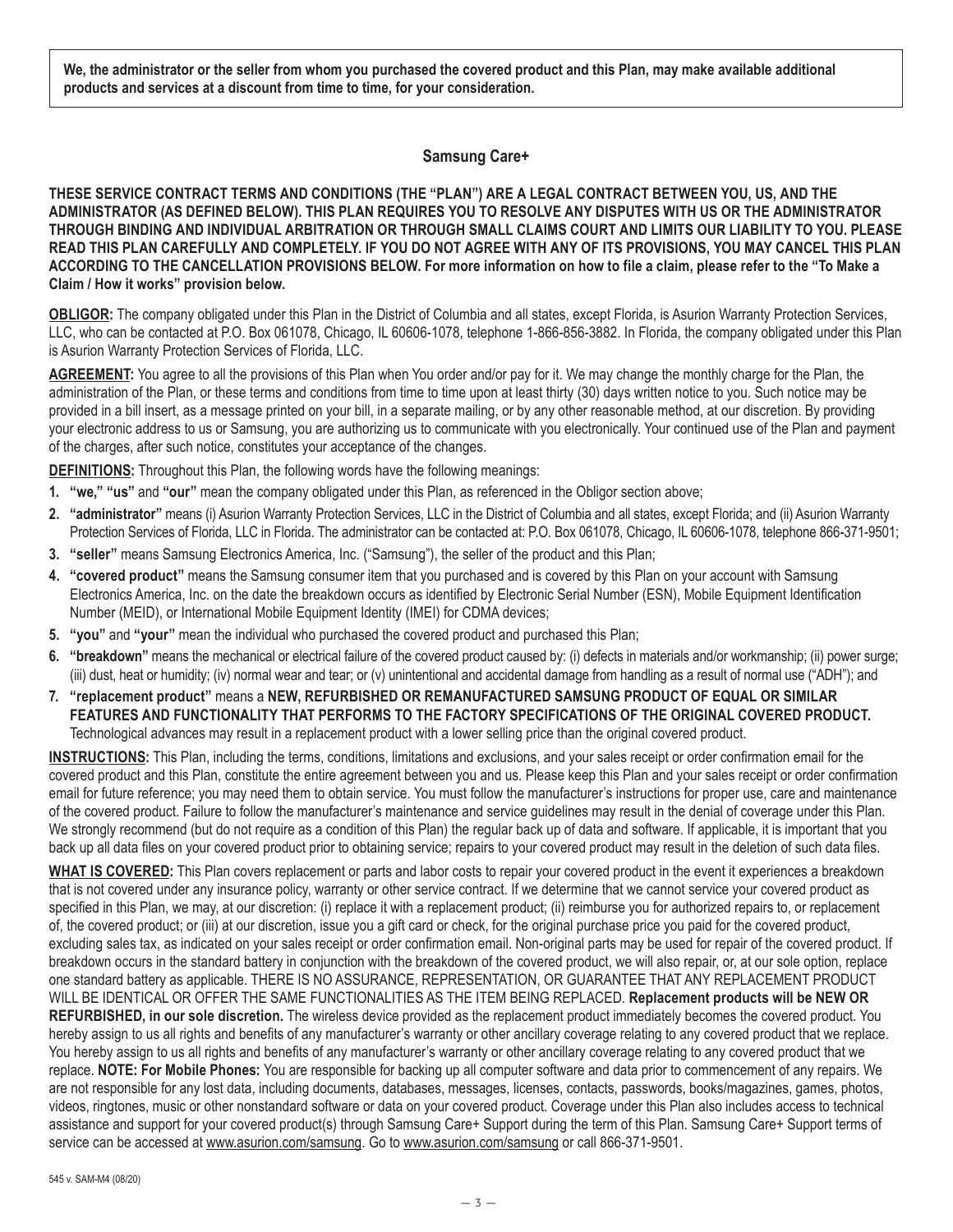# **COVERAGE BENEFITS BEGINNING ON THE DATE OF ENROLLMENT:**

**1.** Power surge protection.

- **2.** Access to technical assistance and support for your covered product(s) through Samsung Care+ Support during the term of this Plan. Samsung Care+ Support terms of service can be accessed at www.asurion.com/samsung. Go to www.asurion.com/Samsung or call 866-371-9501.
- **3.** Breakdowns caused by ADH.
- **4.** Shipping to the manufacturer for repair or replacement.

**TERM OF COVERAGE:** Your coverage begins on the date you enrolled in the Plan and continues month to month for up to 36 months. This Plan is inclusive of the manufacturer's warranty; it does not replace the manufacturer's warranty. After the manufacturer's warranty expires, the Plan continues to provide some of the manufacturer's benefits as well as certain additional benefits listed within the Plan's terms and conditions. Except for the coverage benefits outlined above, which begin on your date of enrollment, all other Plan coverage becomes effective immediately following the expiration of the manufacturer's warranty. Plan coverage remains in effect throughout the duration of your term, unless cancelled or fulfilled pursuant to the provisions below. In the event your covered product is being serviced by an authorized service center when this Plan expires, the term of this Plan will be extended until the covered repair has been completed.

**HOW TO MAKE A CLAIM:** If your covered product experiences a breakdown, you may go online to www.asurion.com/samsung twenty-four (24) hours a day, seven (7) days a week, or you may call customer service twenty-four (24) hours a day, seven (7) days a week at 866-371-9501 to speak to an agent. **All claims must be authorized in advance. Unauthorized repairs or replacements may not be covered.** Depot, carry-in, or remote technician service may be available; the customer service agent will inform you of the type of service your covered product qualifies for during the filing of the claim. We will pay for the cost of shipping your covered product to and from the authorized service center if depot service is required. We may require you to fill out a claim facilitation form prior to receiving service or a replacement or reimbursement under this Plan. You may also be required to produce a State or Federal issued photo I.D., other than a student or professional license or I.D., as a condition to receiving service or replacement or reimbursement under this Plan. You must file your claim within thirty (30) days of a breakdown. If you fail to file your claim within thirty (30) days, we may deny you coverage. All claims must be reported within thirty (30) days after expiration of this Plan.

**CHARGES FOR THIS PLAN:** The cost of this Plan will be billed to you in thirty-six (36) monthly increments for the duration of the Plan term, unless this Plan is cancelled or fulfilled as described below, in which case billing will cease. Each month during the term of this Plan, you will be charged for the cost of this Plan on the credit or debit card provided at the time of purchase. The monthly cost of this Plan is indicated on your sales receipt or order confirmation email. Applicable sales taxes, and regulatory surcharges and assessments, if any, may be added to your monthly charges. Non-payment by you will result in cancellation of the Plan as set forth below. It is your responsibility to maintain a valid credit card or bank account information with the seller to process payments, failure to do so may cause your Plan to be cancelled. If we do not receive full payment of the monthly charge, a late payment fee according to the laws of the state of residence may be incurred. Applicable service fees, non-return charges, non-covered claim charges, shipping and restocking charges, taxes, and regulatory surcharges and assessments, if any, may be added to your bill or, at our discretion, collected from you prior to providing a replacement product.

**NO LEMON POLICY:** After three (3) service repairs for the same defect have been completed on a covered product under this Plan, and that covered product requires a fourth (4th) repair, as determined by us, we will provide you with a replacement product, not to exceed the purchase price you paid for the covered product excluding sales tax, as indicated on your sales receipt or order confirmation email, or, at our discretion, provide you with a gift card or check for the cost of a replacement product not to exceed the purchase price you paid for the covered product, excluding sales tax, as indicated on your sales receipt or order confirmation email. Preventative maintenance checks, cleanings, covered product diagnosis and customer education are not considered repairs for the purposes of the No Lemon Policy. NOTE: The No Lemon Policy does not apply to: (i) repairs performed while the covered product is under the manufacturer's warranty; or (ii) breakdowns caused by ADH.

**CLAIM LIMIT:** Beginning on the date you enrolled, this Plan will cover up to, but no more than, three (3) covered ADH breakdowns in any one (1) year period. If the Claim Limit for ADH breakdowns is exhausted before the end of the Plan term, our obligations under this Plan will be satisfied and your coverage will terminate. The one (1) year period is calculated based on the date of loss for each covered ADH breakdown. There is no limit for claims due to all other breakdowns. For any single claim, the maximum amount we will spend to replace or repair the covered product is \$2,500.00.

**SERVICE FEE:** A non-refundable service fee, plus applicable taxes, is due for each repair or replacement provided under this Plan, as set forth in the schedule below. You agree to pay the service fee, plus applicable sales taxes, to us prior to the repair or replacement of the mobile phone. The service fee must be paid and received in advance of the service being provided and may be paid through a valid credit card or branded debit card. The following service fee(s) apply:

| <b>Covered Product Tier</b> | ADH Replacement Service Fee: | ADH Repair Service Fee | All Other Breakdowns |
|-----------------------------|------------------------------|------------------------|----------------------|
| Tier 1                      | \$99.00                      | \$29.00                | \$0.00               |
| Tier 2                      | \$99.00                      | \$29.00                | \$0.00               |
| Tier 3                      | \$99.00                      | \$29.00                | \$0.00               |
| Tier 4                      | \$249.00                     | \$249.00               | \$0.00               |

**NON-RETURN FEE:** Covered products approved for replacement must be returned to us at our expense in the return mailer that was shipped to you within ten (10) days of delivery of the replacement product. You must return the replaced covered product as directed by us and according to the instructions included in the return mailer, including unlocking the device, or you will be charged a non-return fee of up to manufacturer's suggested retail price. YOU CAN AVOID THIS CHARGE BY SIMPLY RETURNING THE COVERED PRODUCT AS DIRECTED.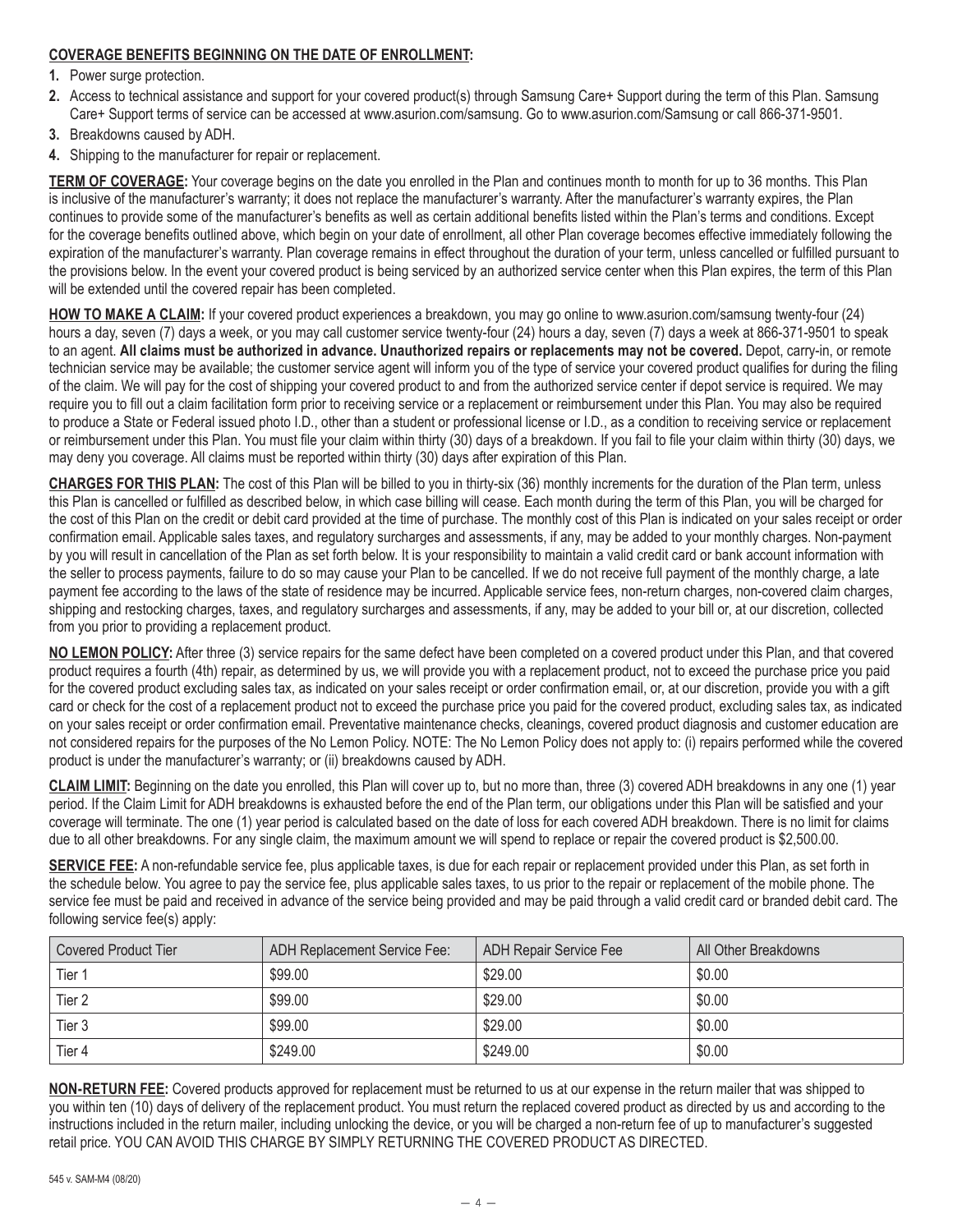**CHARGE FOR NON-COVERED CLAIMS:** If we ship you a replacement product, we will notify you in writing within thirty (30) days of the return of the replaced covered product if we determine the returned covered product did not suffer a breakdown covered by the Plan. You will be charged a non-covered claim charge up to \$2,500.00, unless you return the replacement product, in good working order, at your cost of shipping within fifteen (15) days of our notification. If you return the replacement product as required by this Plan, we will return to you your original covered product.

**TRANSFERABILITY:** This Plan is not transferrable by you and may not be assigned by you.

**MANUFACTURER'S RESPONSIBILITIES:** Parts and services covered during the manufacturer's warranty period are the responsibility of the manufacturer.

# **WHAT IS NOT COVERED:**

# **The Plan does not cover:**

**1> Incidental or consequential damages; 2> failures caused by acts of God, fire, flood, explosion, war, terrorism, strike, embargo, acts of the government, military authority, or the elements; 3> loss, theft, abuse, misuse, intentional damage, improper installation, or customer negligence; 4> pre-existing conditions occurring before the time it was established as the covered product; and 5> changes or enhancements in color, texture, finish, expansion, contraction, or any cosmetic damage to the covered product however caused, including, but not limited to: scratches and marring, that do not affect the mechanical or electrical function of the covered product.**

**Further, Covered Product does not include, and the Plan does not cover:**

**1> Contraband or property in the course of illegal transportation or trade; 2> Property in transit to you from anyone other than us; 3> Battery chargers; 4> Any accessories, (except as otherwise provided with respect to standard batteries), including but not limited to: color face plates, personalized data, or customized software, such as personal information managers (PIMs), ring tones, games, or screen savers; 5> Unauthorized modifications, alterations, or repairs, including the use of third-party parts not provided or certified by the manufacturer; and 6> Covered Product that is missing any part or parts.**

**RENEWAL:** This Plan may be renewed at our discretion.

**CANCELLATION:** This Plan is provided on a month-to-month basis and may be cancelled by you at any time for any reason by notifying Samsung. You can cancel this Plan at any time for any reason at any time by emailing DepartmentC@asurion.com or login into your Samsung.com account on Samsung.com, click on "My Account," and then "My Subscriptions." You will then see your active Samsung Care+ subscription and an option to cancel. In the event you cancel this Plan within thirty (30) days of receipt of this Plan, you will receive a full refund of any payments made by you under this Plan, including sales tax, less the cost of any claims that have been paid or repairs that have been made. In the event you cancel this Plan after thirty (30) days of receipt of this Plan, you will receive a refund equal to one hundred percent (100%) of the pro-rata unearned portion of the price paid for the Plan, less the cost of any claims that have been paid or repairs that have been made. This Plan may be cancelled by us or the administrator for any reason by notifying you in writing at least thirty (30) days prior to the effective date of cancellation, which notice will state the effective date and reason for cancellation. If you fail to pay any monthly charge due under this Plan, this Plan will be cancelled immediately without notice. If we or the administrator cancel this Plan, you will receive a refund of one hundred percent (100%) of the pro-rata unearned portion of the Plan price, less the cost of any claims which have been paid or repairs that have been made. For residents of AL, AR, CA, CO, DC, HI, MA, MD, ME, MN, MO, NJ, NM, NV, NY, SC, TX, WA, WI and WY and any other jurisdictions(s) required by law, any refund owed and not paid or credited within thirty (30) days of the cancellation effective date will include a ten percent (10%) penalty per month. Any termination, cancellation, suspension, interruption, or discontinuation of your account with Samsung, or any Samsung feature including Samsung Care+ with Theft and Loss that you purchase in combination with this Plan, for any reason constitutes cancellation of the Samsung Care+ program by you, subject to the terms and conditions of this Plan.

**INSURANCE SECURING THIS PLAN:** This Plan is not an insurance policy, however, our obligations under this Plan are insured under an insurance policy issued by Continental Casualty Company, 151 N. Franklin St., Chicago, IL 60606 in the following jurisdictions: Alabama, Arkansas, California, Colorado, Connecticut, District of Columbia, Florida, Georgia, Hawaii, Illinois, Indiana, Kentucky, Maine, Massachusetts, Minnesota, Missouri, Montana, Nevada, New Hampshire, New Jersey, New York, North Carolina, Ohio, Oklahoma, Oregon, South Carolina, Texas, Utah, Vermont, Virginia, Washington, Wisconsin, or Wyoming. If you have filed a claim under this Plan and we fail to pay, provide service or provide you with a refund owed within sixty (60) days, or if we become insolvent or otherwise financially impaired, you may contact Continental Casualty Company directly at 1-800-831-4262 to report your claim.

**Limitation of Liability:** In the event of any error, omission or failure by us, the administrator or Samsung with respect to the Plan or the services provided by us, the administrator or Samsung hereunder, ours, the administrator's and Samsung's RESPONSIBILITY AND LIABILITY WILL BE LIMITED TO THE CHARGES ACTUALLY PAID BY YOU FOR THE PLAN (BUT NO MORE THAN THE LAST TWENTY-FOUR (24) MONTHLY CHARGES YOU PAID FOR THE PLAN). THIS IS YOUR SOLE REMEDY FOR ANY ERRORS, OMISSIONS OR FAILURE OF OUR, THE ADMINISTRATOR OR SAMSUNG'S PERFORMANCE. FURTHER, UNDER NO CIRCUMSTANCES WILL WE, THE ADMINISTRATOR OR SAMSUNG BE LIABLE FOR INDIRECT, INCIDENTAL, CONSEQUENTIAL, SPECIAL, EXEMPLARY OR PUNITIVE DAMAGES (EVEN IF WE, THE ADMINISTRATOR OR SAMSUNG HAVE BEEN ADVISED OF OR HAVE FORESEEN THE POSSIBILITY OF SUCH DAMAGES), ARISING FROM THE PLAN OR US OR THE ADMINISTRATOR OR SAMSUNG'S PERFORMANCE UNDER THE PLAN, OR UNDER ANY PROVISION OF THIS PLAN, SUCH AS, BUT NOT LIMITED TO, LOSS OF REVENUE OR ANTICIPATED PROFITS OR LOST BUSINESS. EXCEPT AS OTHERWISE EXPRESSLY STATED IN THIS PLAN, WE HEREBY SPECIFICALLY DISCLAIM ANY AND ALL REPRESENTATIONS OR WARRANTIES, EXPRESS OR IMPLIED, REGARDING THE PLAN AND SERVICES TO BE PROVIDED HEREUNDER BY ASURION AND SAMSUNG, INCLUDING ANY IMPLIED WARRANTY OF TITLE, MERCHANTABILITY OR FITNESS FOR A PARTICULAR PURPOSE AND IMPLIED WARRANTIES ARISING FROM COURSE OF DEALING OR COURSE OF PERFORMANCE.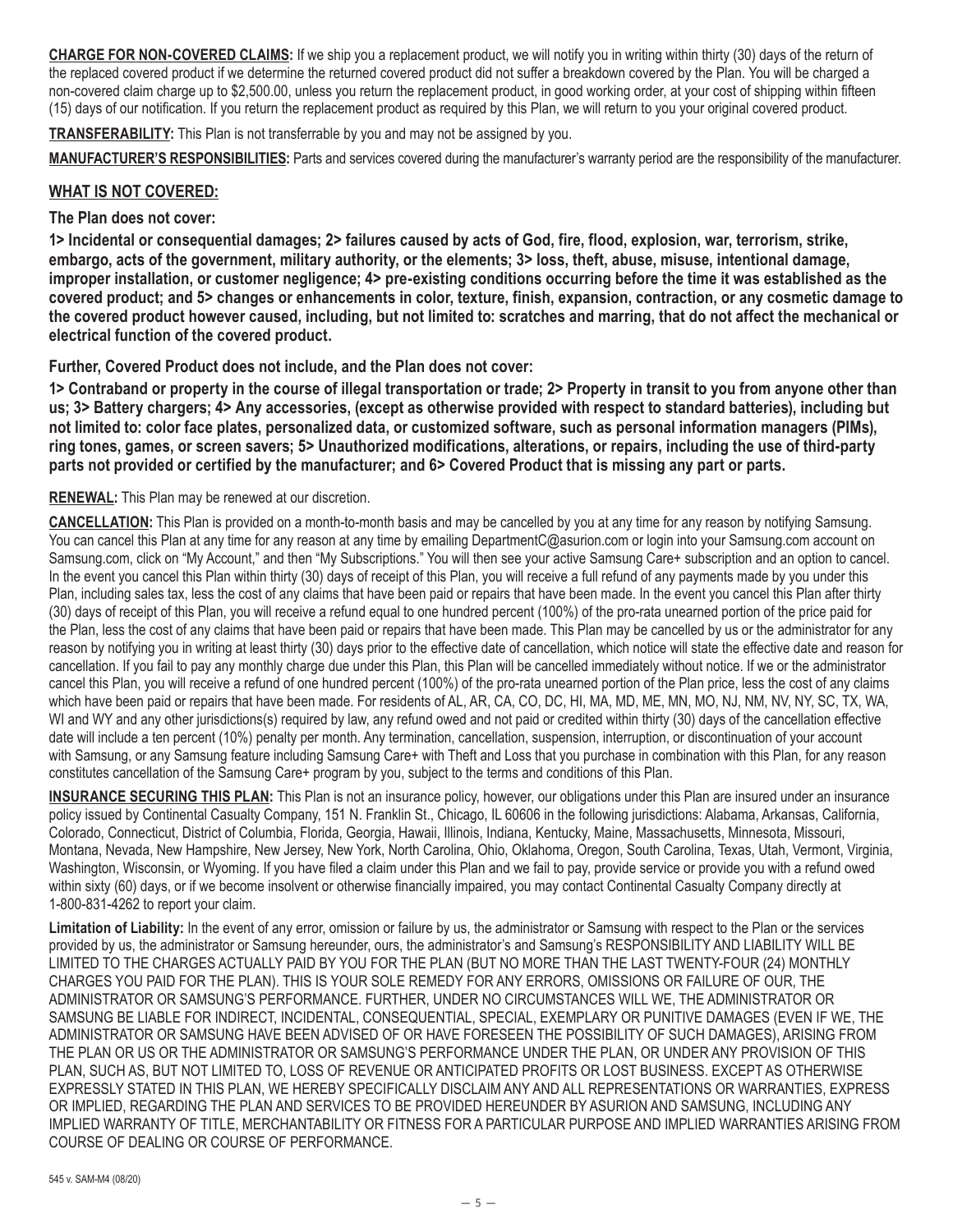Waiver: No waiver in whole or in part of any term or condition of this Plan will be construed as a continuing waiver of that term or condition or a waiver in whole or in part of any other term or condition. We may reduce or waive the claim service fee for the covered product. We will post the current claim service fee schedule at www.asurion.com/samsung, or by calling 866-371-9501.

**Force Majeure:** We have no responsibility for delays or failures due to acts of God, fire, flood, explosion, war, strike, embargo, acts of the government, military authority, or the elements, or other causes beyond our control, and in such event, we may cancel this Plan immediately.

**ARBITRATION OR SMALL CLAIMS COURT AGREEMENT: Please read this section carefully. It affects your rights.** For the purposes of this arbitration or small claims court agreement (referred to as the "A.A") only, references to "we" and "us" also include (1) the respective parents, subsidiaries, affiliates, agents, employees, successors and assigns of the Obligor and administrator of this Plan (as defined above), and (2) the seller (as defined above) and its wholly owned subsidiaries, agents, employees, successors and assigns. Most of your concerns about this Plan can be addressed simply by contacting us at 866-371-9501. In the event we cannot resolve any dispute with you, **YOU AND WE AGREE TO RESOLVE THOSE DISPUTES THROUGH BINDING ARBITRATION OR SMALL CLAIMS COURT INSTEAD OF THROUGH COURTS OF GENERAL JURISDICTION. YOU AND WE AGREE TO WAIVE THE RIGHT TO A TRIAL BY JURY AND WAIVE THE RIGHT TO PARTICIPATE IN CLASS ACTIONS OR OTHER REPRESENTATIVE PROCEEDINGS.**

# **1. THIS A.A.:**

- **a.** Survives termination of this Plan.
- **b.** Is governed by the Federal Arbitration Act.
- **c.** Covers any dispute you have with us concerning or related, directly or indirectly, to this Plan.
- **d.** Does not prevent you from bringing an individual action against us in small claims court instead of pursuing arbitration.
- **e.** Does not prevent you from informing any government agency of your dispute. They may be able to seek relief on your behalf.

# **2. ARBITRATION PROCESS:**

- **a.** How to start arbitration.
	- Send a written Notice of Claim by certified mail to Legal Department, P.O. Box 110656, Nashville, TN 37222-0656.
	- Describe the dispute and relief sought in the Notice.
	- If the dispute is not resolved within 30 days of receipt of the Notice, you may start an arbitration with the American Arbitration Association ("AAA"). You can contact the AAA and obtain a free copy of their rules and forms at www.adr.org or 1-800-778-7879.
- **b.** Arbitration will be conducted by the AAA following the Consumer Arbitration Rules ("Rules"). A court may decide the enforceability of this A.A. The arbitrator will decide all other issues. The arbitrator is bound by this A.A.
- **c.** Any hearing will take place in the county or parish of your mailing address unless you and we agree to a different location.

### **3. FEES:**

- **a.** In most cases we will pay all filing, administration and arbitrator fees. If the arbitrator finds that your dispute was filed to harass or is frivolous, the Rules govern payment of the fees.
- **b.** We will reimburse you for a filing fee paid to the AAA. If you are unable to pay a filing fee, we will pay it if you send us a written request.

# **4. ARBITRATION DECISION:**

- **a.** You and we agree not to disclose any settlement offers to the arbitrator before the arbitrator issues a decision.
- **b.** If the arbitrator finds in your favor and the damages awarded are greater than the last settlement we offered, we will do the following.
	- We will pay you the greater of the damages or \$7,500.
	- We will also pay your reasonable attorney's fees and arbitration expenses. You may not recover duplicate awards of fees and expenses.
- **c.** We waive any right we have to recover attorney's fees and expenses from you if we win the arbitration.
- **d.** If you seek declaratory or injunctive relief, it can only be awarded as necessary to provide you relief.

**YOU AND WE AGREE THAT EACH PARTY MAY BRING CLAIMS AGAINST THE OTHER ONLY IN AN INDIVIDUAL CAPACITY AND NOT IN A PURPORTED CLASS ACTION, CLASS ARBITRATION OR REPRESENTATIVE PROCEEDING.** Unless you and we agree otherwise, the arbitrator may not consolidate your dispute with any other person's dispute and may not preside over any form of representative proceeding. If this specific provision is found to be unenforceable, then the entirety of this A. A. is null and void.

# **STATE VARIATIONS:** The following state variations control if inconsistent with any other terms and conditions:

**ARIZONA RESIDENTS:** If your written notice of cancellation is received prior to the expiration of the monthly term, we will not deduct the cost of any claims that have been paid or repairs that have been made from your refund. The pre-existing condition exclusion does not apply to conditions occurring prior to the sale of the consumer product by the dealer, its assignees, subcontractors and/or representatives. The Arbitration Agreement of this Plan does not preclude you from contacting the Consumer Protection Division of the Arizona Department of Insurance. The fourth sentence of the Cancellation section is deleted and replaced with the following: "In the event you cancel this Plan after thirty (30) days of receipt of this Plan, you will receive a refund equal to one hundred percent (100%) of the pro-rata unearned portion of the price paid for the Plan,." Item 5> of the second paragraph of the WHAT IS NOT COVERED section is deleted and replaced with the following: 5> Unauthorized modifications, alterations, or repairs, including the use of third-party parts not provided or certified by the manufacturer while owned by you;"

**CALIFORNIA RESIDENTS:** For all products other than home appliances and home electronic products, the Cancellation section is amended as follows: If the Plan is cancelled by you: (a) within sixty (60) days of the receipt of this Plan, you will receive a full refund of the price paid for the Plan, including sales tax, less the cost of any claims that have been paid or repairs that have been made, or (b) after sixty (60) days, you will receive a pro rata refund, less the cost of any claims that have been made or repairs that have been made.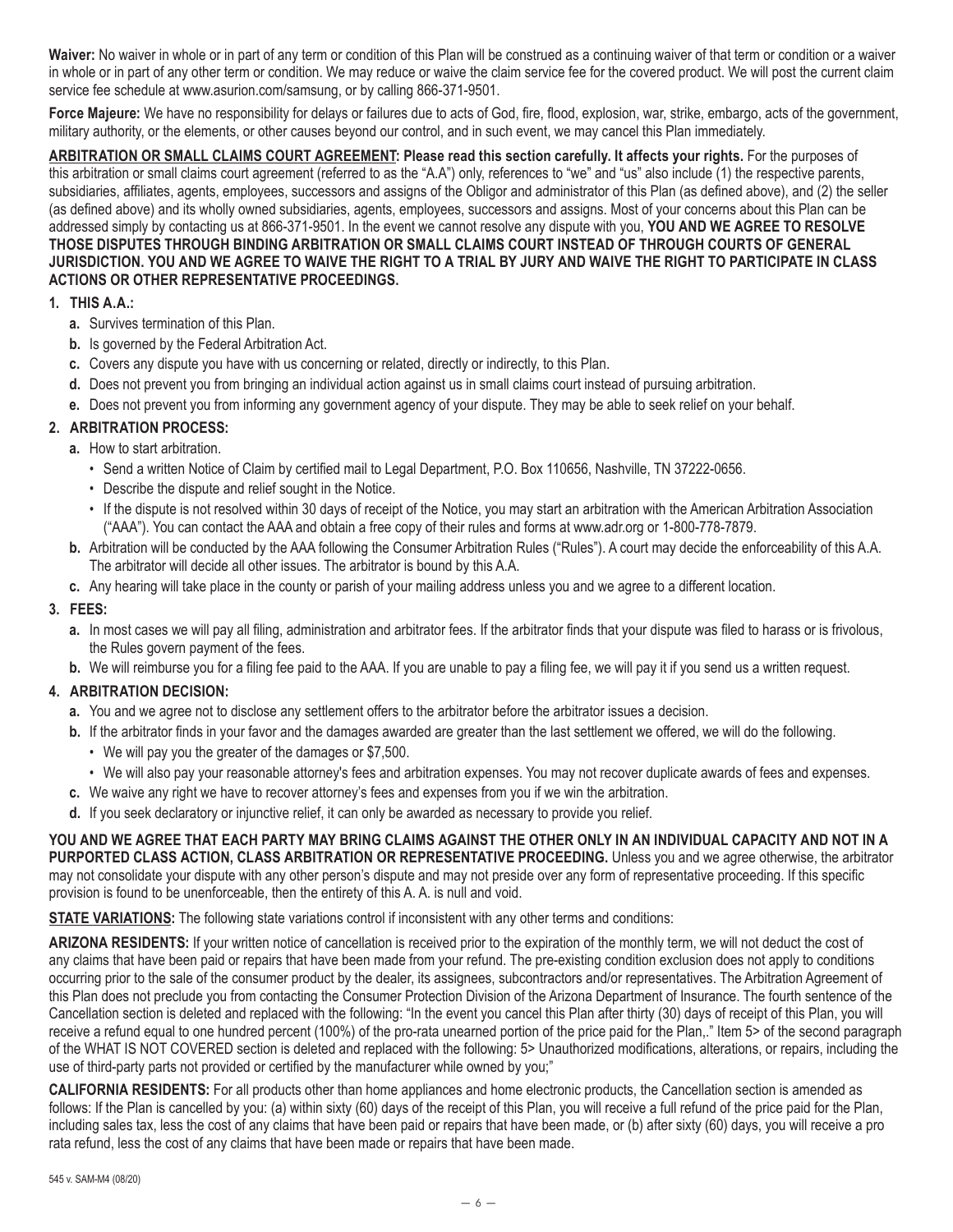**CONNECTICUT RESIDENTS:** In the event of a dispute with us or the administrator that cannot be resolved, you may contact The State of Connecticut, Insurance Department, P.O. Box 816, Hartford, CT 06142-0816, Attn: Consumer Affairs. The complaint must contain a description of the dispute, the purchase price of the product, the cost of repair of the product and a copy of the Plan.

**FLORIDA RESIDENTS:** The rate charged for this Plan is not subject to regulation by the Florida Office of Insurance Regulation.

**GEORGIA RESIDENTS:** We may only cancel this Plan before the end of its monthly term on the grounds of fraud, material misrepresentation, or nonpayment. The cancellation will be in writing and will conform to the requirements of Official Code of Georgia Annotated ("O.C.G.A.") 33-24-44. If this Plan is cancelled prior to the expiration of its monthly term, we will not deduct the cost of any claims that have been paid or repairs that have been made from your refund. The fourth sentence in the Cancellation section is deleted and replaced with the following: "In the event you cancel this Plan after thirty (30) days of receipt of this Plan, you will receive a refund equal to one hundred percent (100%) of the pro-rata unearned portion of the price paid for the Plan. This Plan excludes coverage for incidental and consequential damages and pre-existing conditions only to the extent such damages or conditions are known to you or reasonably should have been known to you. As stated in the Arbitration Agreement provision of this Plan, either party may bring an individual action in small claims court. The Arbitration Agreement provision of this Plan does not preclude you from bringing issues to the attention of federal, state, or local agencies or entities of your dispute. Such agencies or entities may be able to seek relief on your behalf. You and we agree to waive the right to a trial by jury and waive the right to participate in class actions, class arbitrations or other similar proceedings. Nothing contained in the Arbitration provision will affect your right to file a direct claim under the terms of this Plan against Continental Casualty Company pursuant to O.C.G.A. 33-7-6.

**NEVADA RESIDENTS:** If the Plan is cancelled, we will not deduct the cost of any claims that have been paid or repairs that have been made from your refund. If this Plan has been in force for a period of seventy (70) days, we may only cancel before the expiration of the Plan term due to the following reasons: 1) You engage in fraud or material misrepresentation in obtaining this Plan or in filing a claim for service under this Plan; 2) You commit any act, omission, or violation of any terms of this Plan after the effective date of this Plan which substantially and materially increases the service required under this Plan; or 3) any material change in the nature or extent of the required service or repair, including unauthorized service or repair, which occurs after the effective date of this Plan and causes the required service or repair to be substantially and materially increased beyond that contemplated at the time this Plan was purchased or last renewed. If we fail to pay the cancellation refund as stated in the Cancellation provision, the penalty will be ten percent (10%) of the purchase price for each thirty (30) day period or portion thereof that the refund and any accrued penalties remain unpaid. Contact us at 866-371-9501 with questions, concerns or complaints about this Plan. In the event you do not receive satisfaction under this Plan, complaints or questions about this Plan may be directed to the Nevada Department of Insurance, telephone (888) 872-3234. The following language is added to item 5> of the second paragraph of the What Is Not Covered section: "If the product is modified or altered without our authorization, we will only provide applicable coverage that is not related to the unauthorized modification or altercation or any breakdowns arising therefrom, unless such coverage is otherwise excluded by this Plan."

**NEW HAMPSHIRE RESIDENTS:** Contact us at 866-371-9501 with, questions, concerns, or complaints about the Plan. In the event you do not receive satisfaction under this Plan, you may contact the State of New Hampshire Insurance Department, 21 South Fruit Street, Suite 14, Concord, NH 03301, telephone number: 1-603-271-2261. The Arbitration Agreement provision of this Plan is subject to Revised Statutes Annotated 542.

**NEW MEXICO RESIDENTS:** If this Plan has been in force for a period of seventy (70) days, we may not cancel before the expiration of the Plan term or one (1) year, whichever occurs first, unless: (1) you fail to pay any amount due; (2) you are convicted of a crime which results in an increase in the service required under the Plan; (3) you engage in fraud or material misrepresentation in obtaining this Plan; (4) you commit any act, omission, or violation of any terms of this Plan after the effective date of this Plan which substantially and materially increase the service required under this Plan; or (5) any material change in the nature or extent of the required service or repair occurs after the effective date of this Plan and causes the required service or repair to be substantially and materially increased beyond that contemplated at the time you purchased this Plan.

**NORTH CAROLINA RESIDENTS:** The purchase of this Plan is not required either to purchase or to obtain financing for the product. We may nonrenew, but may not cancel this Plan prior to the expiration of the monthly term except for non-payment by you or for violation of any of the terms and conditions of this Plan. The fourth sentence in the Cancellation section is deleted and replaced with the following: "In the event you cancel this Plan after thirty (30) days of receipt of this Plan, you will receive a refund equal to one hundred percent (100%) of the pro-rata unearned portion of the price paid for the Plan, and less the cost of any claims that have been paid or repairs that have been made."

**OKLAHOMA RESIDENTS:** Coverage afforded under this Plan is not guaranteed by the Oklahoma Insurance Guaranty Association. Oklahoma service warranty statutes do not apply to commercial use references in this Plan. Oklahoma license number: 44198043.

**OREGON RESIDENTS:** The Arbitration Agreement provision of this Plan is replaced with the following: "For the purpose of this Arbitration Agreement, references to "we" and "us" also include the respective parents, subsidiaries, affiliates, service contract insurers, agents, employees, successors and assigns of the Plan Obligor and administrator, as defined above; and the seller and its wholly owned subsidiaries, affiliates, agents, employees, successors and assigns. Most of your concerns about the Plan can be addressed simply by contacting us at 866-371-9501. In the event we cannot resolve any dispute, you and we may, in a separate agreement, consent to arbitration. **YOU AND WE AGREE THAT EACH PARTY MAY BRING CLAIMS AGAINST THE OTHER ONLY IN AN INDIVIDUAL CAPACITY AND NOT AS A CLASS REPRESENTATIVE OR CLASS MEMBER IN ANY PURPORTED CLASS ACTION, CLASS ARBITRATION OR OTHER SIMILAR PROCEEDING.** Any arbitration proceedings will be conducted within the state of Oregon."

**SOUTH CAROLINA RESIDENTS:** Contact us at 866-371-9501 with questions, concerns or complaints about this Plan. In the event you do not receive satisfaction under this Plan, complaints or questions about this Plan may be directed to the South Carolina Department of Insurance, Capitol Center, 1201 Main Street, Ste. 1000, Columbia, SC 29201 or 1-800-768-3467.

**TEXAS RESIDENTS:** If you purchased this Plan in Texas, unresolved complaints concerning us or questions concerning our registration may be addressed to the Texas Department of Licensing and Regulation, P.O. Box 12157, Austin, TX 78711, telephone number (512) 463-6599 or (800) 803-9202. You may apply for reimbursement directly to the insurer if a refund or credit is not paid before the forty-sixth (46th) day after the date on which the Plan is returned to us. Texas license number: 344.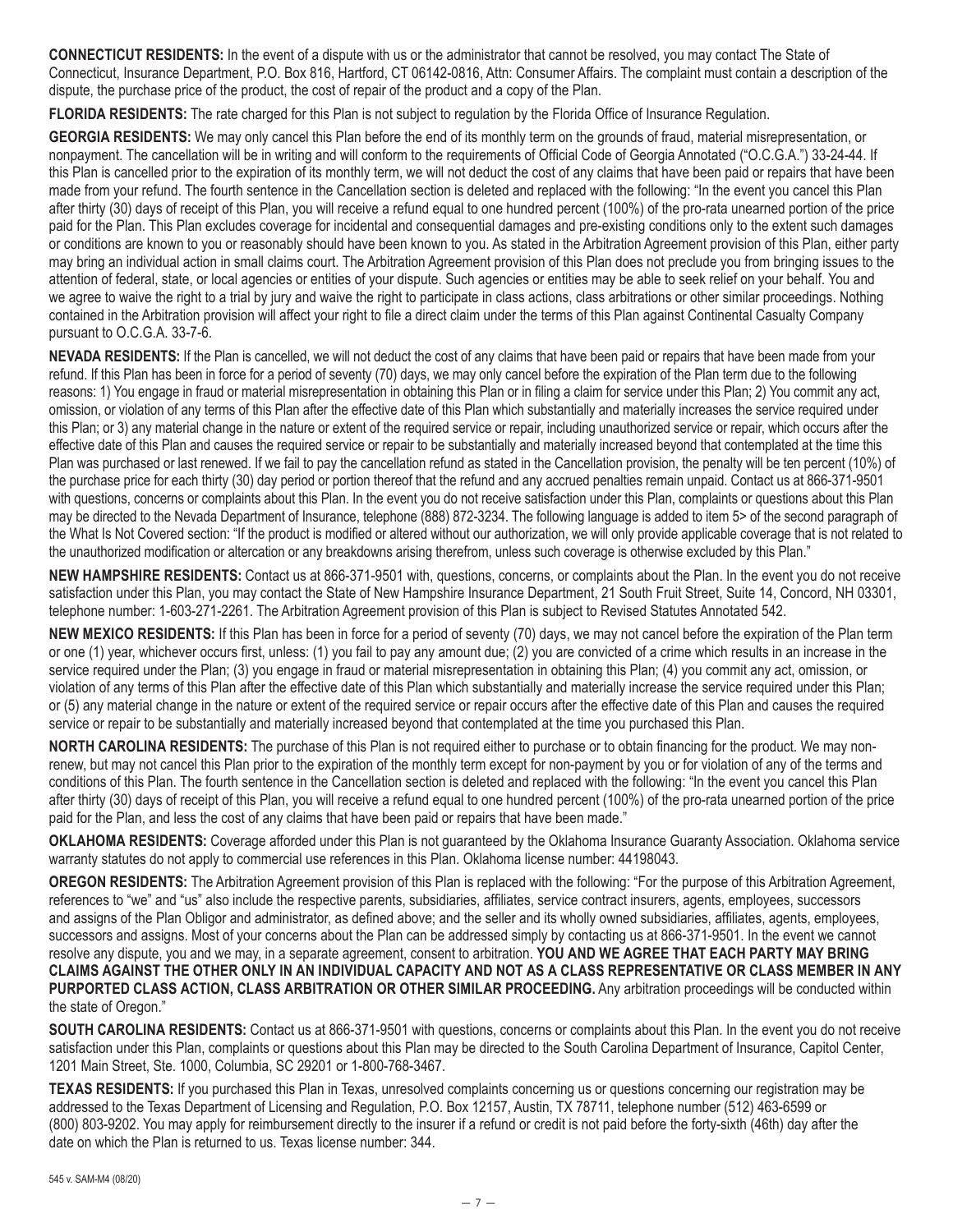**Utah Residents: NOTICE. This Plan is subject to limited regulation by the Utah Insurance Department. To file a complaint, contact the Utah Insurance Department.** Coverage afforded under this Plan is not guaranteed by the Utah Property and Casualty Guaranty Association. The fifth sentence in the Cancellation section is deleted and replaced with the following: "This Plan may be cancelled by us or the administrator prior to the expiration of the term for: (i) material misrepresentation or substantial breaches of contractual duties, conditions, or warranties, by notifying you in writing at least thirty (30) days prior to the effective date of cancellation; or (ii) for nonpayment of premium by notifying you in writing at least ten (10) days prior to the effective date of cancellation. Such cancellation notifications will state the effective date and reason for cancellation."

**WASHINGTON RESIDENTS:** If we fail to act on your claim, you may contact Continental Casualty Company directly at 1-800-831-4262. You are not required to wait sixty (60) days before filing a claim directly with Continental Casualty Company.

# **WISCONSIN RESIDENTS: THIS CONTRACT IS SUBJECT TO LIMITED REGULATION BY THE OFFICE OF THE COMMISSIONER**

**OF INSURANCE.** We may only cancel this contract before the end of the agreed contract term on the grounds of nonpayment, a material misrepresentation made by you to us, or a substantial breach of duties by you relating to the product or its use. If you cancel this contract due to a total loss of the Covered Equipment that is not covered by this contract, we will not deduct an administrative fee from your refund. The Arbitration Agreement provision of this contract is amended as follows: (1) The fifth and sixth sentences of the first paragraph are replaced with the following: **"TO RESOLVE DISPUTES, YOU MAY CHOOSE EITHER BINDING ARBITRATION, PURSUANT TO THE ARBITRATION AGREEMENT PROVISION OF THIS CONTRACT, OR SMALL CLAIMS COURT. BY AGREEING TO THIS CONTRACT, YOU AND WE WAIVE THE RIGHT TO HAVE DISPUTES RESOLVED THROUGH COURTS OF GENERAL JURISDICTION, THE RIGHT TO TRIAL BY JURY, AND TO PARTICIPATE IN CLASS ACTIONS, CLASS ARBITRATIONS OR OTHER REPRESENTATIVE PROCEEDINGS"**; and (2) subsection 1.(b) is deleted in its entirety.

**WYOMING RESIDENTS:** Prior notice is not required if the reason for cancellation is nonpayment of the Plan fee, a material misrepresentation by you to us or Samsung, or a substantial breach of duties by you relating to the Samsung service or its use. The Arbitration Agreement provision of this Plan is replaced with the following: "If there are disputes between you and us that are not resolved by negotiations, you and we may in a separate written agreement voluntarily consent to arbitration. Any arbitration proceedings will be conducted within the state of Wyoming." For the purpose of this Arbitration Agreement, references to "we" and "us" include (1) the Plan Obligor and administrator, as defined above, and their respective parents, subsidiaries, affiliates, service contract insurers, agents, employees, successors and assigns; and (2) the dealer and its wholly owned subsidiaries, affiliates, agents, employees, successors and assigns.

**To obtain a large-type copy of the terms and conditions of this Plan, please go to www.asurion.com/samsung.**

Administered by: Asurion Warranty Protection Services, LLC Asurion Warranty Protection Services of Florida, LLC P.O. Box 1340 • Sterling, VA 20167-1340 © 2022 Asurion, LLC • All Rights Reserved.

Name:

Address: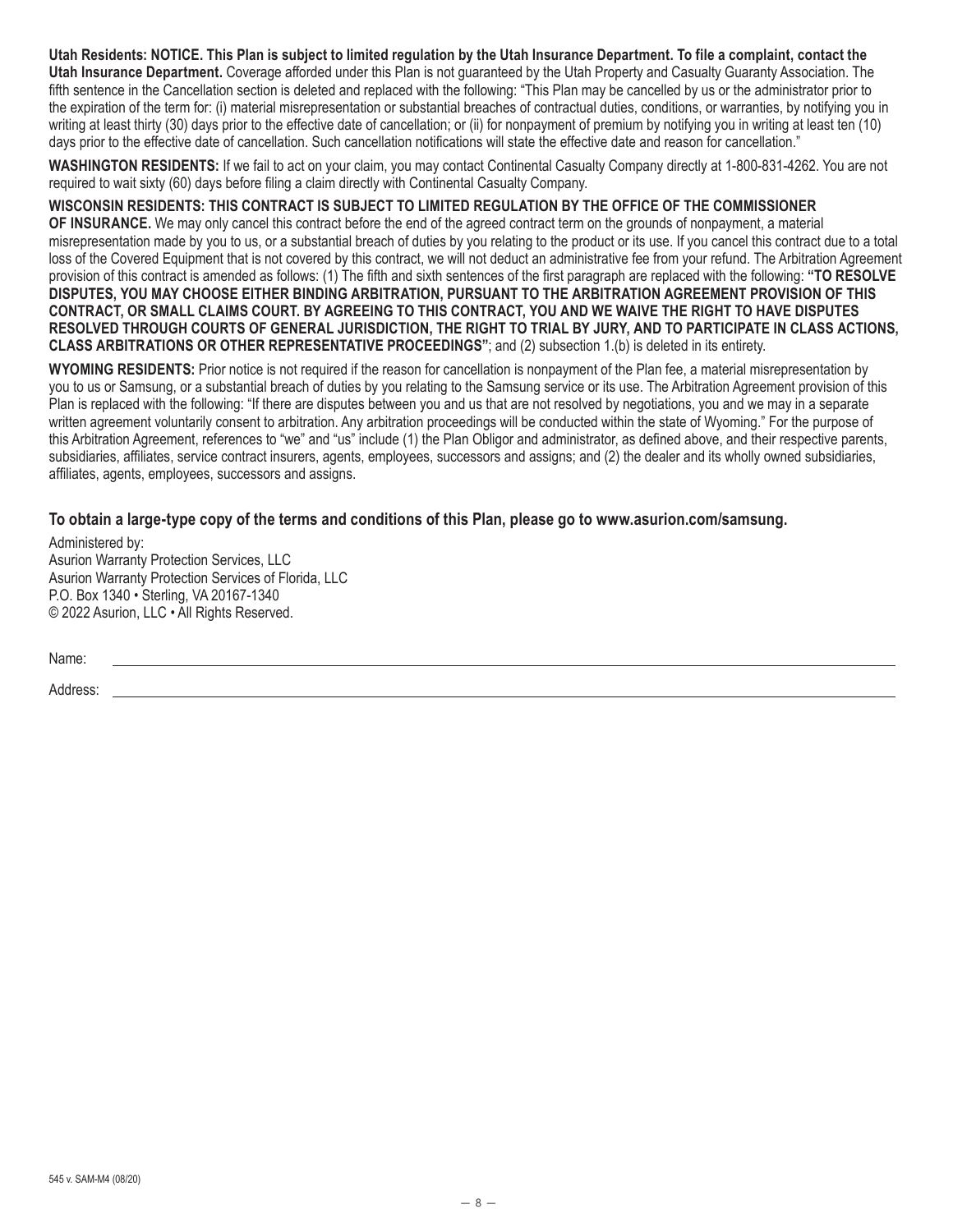# SAMSUNG Care+

**Cobertura del contrato de servicio**

**Términos y condiciones para los dispositivos Samsung**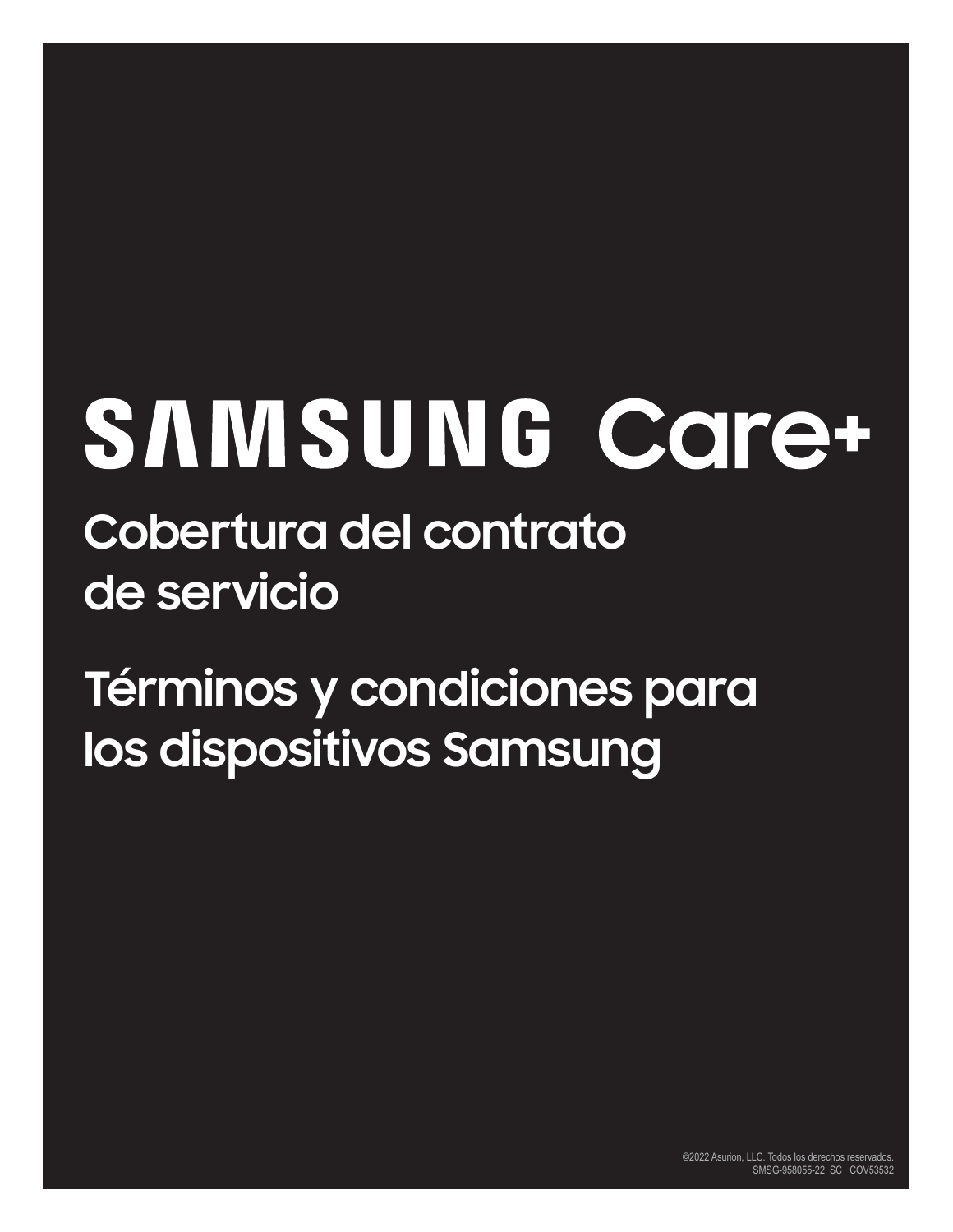# Tarifas de servicio

Se cobrar una tarifa de servicio no reembolsable por cada reclamaci n aprobada. Los importes se basan en los niveles de dispositivo para cada programa. Para ver los dispositivos elegibles por nivel, consulte el Programa de dispositivos a continuaci n, vaya a asurion.com/samsung o llame a Asurion al 1-866-371-9501. Visite asurion.com/samsung y consulte los t rminos y condiciones correspondientes cada vez que cambie de dispositivo.

| Tarifas de contrato de servicio                                             |         |         |         |         |
|-----------------------------------------------------------------------------|---------|---------|---------|---------|
|                                                                             | Nivel 1 | Nivel 2 | Nivel 3 | Nivel 4 |
| Reclamaciones de<br>reemplazo por daños<br>accidentales por manej<br>O(ADH) | \$99    | \$99    | \$99    | \$249   |
| Reclamaciones de<br>reparación por ADH                                      | \$29    | \$29    | \$29    | \$249   |
| Todas las reclamaciones<br>por mal funcionamiento                           | \$0     |         |         |         |

Información importante: En el caso de reclamaciones aprobadas, realizaremos la reparación o se proporcionará un dispositivo de reemplazo a nuestra discreción. Para las reparaciones, se le pedirá que traiga o envíe su dispositivo por correo a un centro de reparación autorizado. Información adicional sobre reparaciones está disponible en asurion.com/samsung, que incluye una lista de dispositivos elegibles, tipos de daños reparables y centros de reparación específicos disponibles.

La elegibilidad para reparaciones está sujeta a cambios. Si su dispositivo no es elegible para reparación o no se puede reparar, si no hay un centro de reparación autorizado, piezas o un técnico disponible, o si decidimos que es necesario un reemplazo, recibirá un dispositivo de reemplazo y se le cobrará la tarifa de servicio correspondiente a dicho reemplazo.

| Nivel de dispositivo | Dispositivos (para obtener una lista completa de dispositivos,<br>visite Asurion.com/Samsung)                                                                                                                            |
|----------------------|--------------------------------------------------------------------------------------------------------------------------------------------------------------------------------------------------------------------------|
| Tier1                | A51, A51 5G, A52 5G, A53, XCover Pro (todos los operadores incluidos los desbloqueados, de 128 GB)                                                                                                                       |
| Tier 2               | Note 9, Note 10, GS 9, GS 9+, S10, S10e, S10 Lite, S20 FE, S21, S21 FE 5G, S22, A71 5G<br>(todos los operadores, incluidos los desbloqueados, de 128 GB, 256 GB y 512 GB)                                                |
| Tier 3               | S10 5G, S10+, S20 5G, S20+, S20 Ultra 5G, S21+ 5G, S21 Ultra 5G, S22+, S22 Ultra, Note 10+,<br>Note 10+5G, Note 205G, Note 20 Ultra 5G (todos los operadores incluidos los desbloqueados,<br>de 128 GB, 256 GB y 512 GB) |
| Tier 4               | Galaxy Fold, Galaxy Fold 2 5G, Galaxy Z Flip, Galaxy Z Flip 5G<br>(todos los operadores, incluidos los desbloqueados, de 128 GB, 256 GB y 512 GB)                                                                        |

Para obtener una lista completa y actualizada de dispositivos con tarifa de servicio y montos deducibles asociados, visite asurion.com/samsung o llame al 1-866-371-9501. NOTA: Esta lista se modifica ocasionalmente. Consulte asurion.com/ samsung cada vez que cambie de dispositivo para conocer las tarifas de servicio y cargo mensual correspondientes.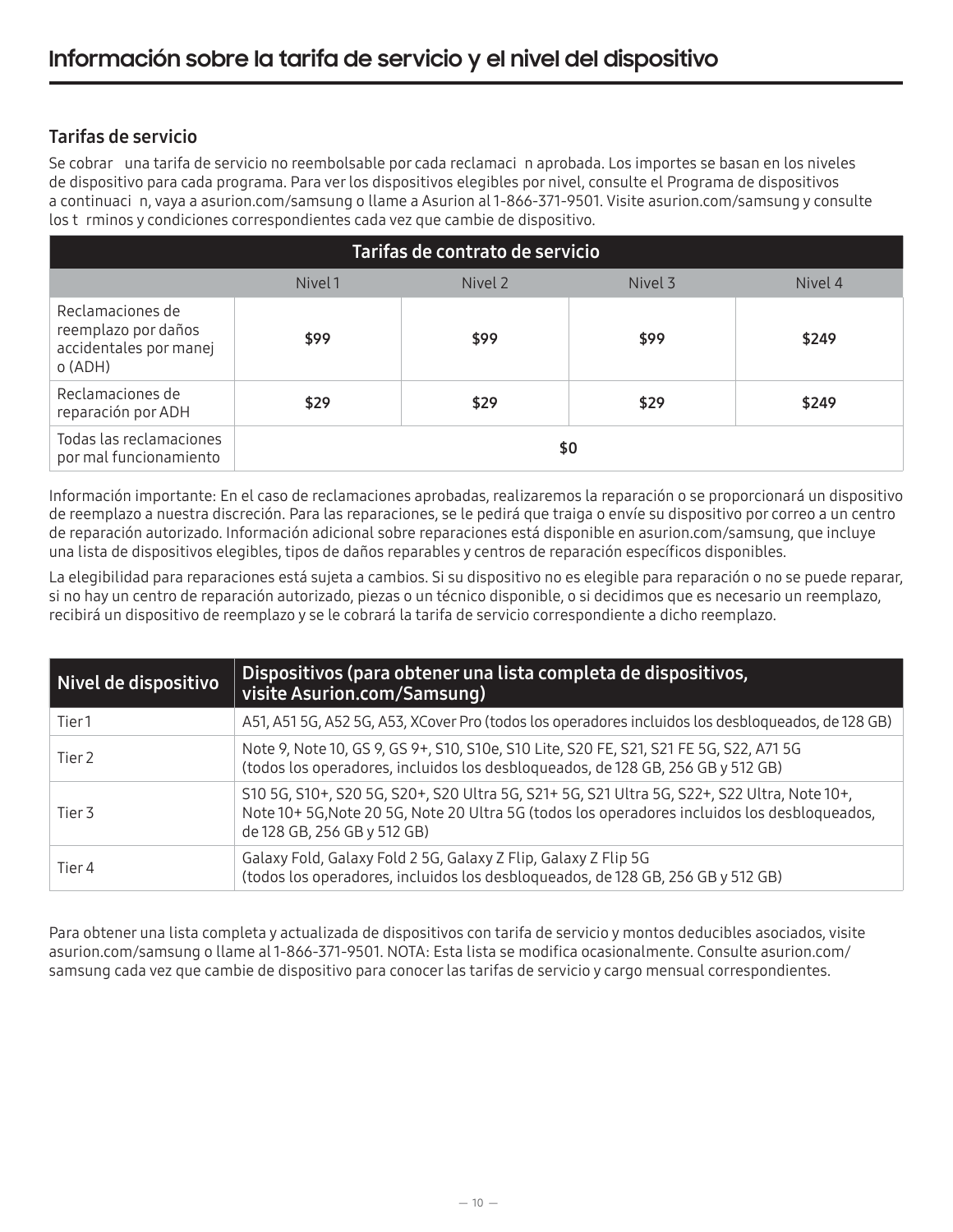**Nosotros, el administrador o el vendedor a quien compró el producto cubierto y este Plan podemos ofrecer productos y servicios adicionales con un descuento cuando lo consideremos oportuno, para su consideración.**

# **Samsung Care+**

**LOS TÉRMINOS Y CONDICIONES DE ESTE CONTRATO DE SERVICIO (EL "PLAN") CONSTITUYEN UN CONTRATO LEGAL ENTRE USTED, NOSOTROS Y EL ADMINISTRADOR (COMO SE DEFINE A CONTINUACIÓN). ESTE PLAN EXIGE QUE RESUELVA CUALQUIER CONTROVERSIA CON NOSOTROS O EL ADMINISTRADOR MEDIANTE ARBITRAJE VINCULANTE E INDIVIDUAL O A TRAVÉS DE LOS TRIBUNALES PARA CASOS MENORES y LIMITA NUESTRA RESPONSABILIDAD HACIA USTED. LEA ESTE PLAN DETENIDA Y COMPLETAMENTE. SI NO ESTÁ DE ACUERDO CON ALGUNA DE SUS DISPOSICIONES, PUEDE CANCELAR ESTE PLAN DE ACUERDO CON LAS DISPOSICIONES DE CANCELACIÓN QUE SE ESTABLECEN A CONTINUACIÓN. Para obtener más información sobre cómo presentar una reclamación, consulte la disposición "Para presentar una reclamación/Cómo funciona" a continuación.** 

**DEUDOR:** La compañía obligada en el marco de este Plan en el Distrito de Columbia y todos los estados, excepto Florida, es Asurion Warranty Protection Services, LLC, a quién se puede contactar en P.O. Box 061078, Chicago, IL 60606-1078, teléfono 1-866-856-3882. En Florida, la compañía obligada en el marco de este Plan es Asurion Warranty Protection Services of Florida, LLC.

**ACUERDO:** Usted acepta todas las disposiciones de este Plan cuando lo solicita o paga por él. Podemos cambiar el cargo mensual por el Plan, la administración del Plan o estos términos y condiciones de vez en cuando, previa notificación a usted con al menos treinta (30) días de anticipación por escrito. Dicha notificación puede ser cursada en un folleto adjunto a su factura, como un mensaje impreso en su factura, en un correo separado, o por cualquier otro método razonable, a nuestra discreción. Al proporcionarnos su dirección electrónica a nosotros o a Samsung, nos autoriza a comunicarnos con usted electrónicamente. Su uso continuado del Plan y el pago de los cargos, después de dicha notificación, constituye su aceptación de los cambios.

**DEFINICIONES:** A lo largo de este Plan, los siguientes términos tienen estos significados:

- **1. "Nosotros", "nos"** y **"nuestro"** significa la compañía obligada en el marco de este Plan, como se menciona en la sección Deudor que figura arriba;
- **2. "administrador"** significa (i) Asurion Warranty Protection Services, LLC en el Distrito de Columbia y todos los estados, excepto Florida; y (ii) Asurion Warranty Protection Services of Florida, LLC en Florida. Puede contactarse al administrador de la siguiente manera: P.O. Box 061078, Chicago, IL 60606-1078, teléfono 866-371-9501;
- **3. "vendedor"** significa Samsung Electronics America, Inc. ("Samsung"), el vendedor del producto y este Plan;
- **4. "producto cubierto"** hace referencia al artículo de consumo de Samsung que compró y está cubierto por este Plan a través de su cuenta con Samsung Electronics America, Inc. en la fecha en que se produce la avería, según se identifica mediante el Número de serie electrónico (ESN), el Número de identificación de equipo móvil (MEID) o Identidad internacional de equipo móvil (IMEI) para dispositivos CDMA;
- **5. "usted"** y **"su"** significa la persona que compró el producto cubierto y este Plan;
- **6. "avería"** significa la falla mecánica o eléctrica del producto cubierto causada por lo siguiente: (i) defectos en materiales o mano de obra; (ii) sobretensión; (iii) polvo, calor o humedad; (iv) desgaste normal por uso; o (v) daños no intencionales y accidentales por manejo como resultado del uso normal ("ADH"); y
- **7. "producto de reemplazo"** significa un PRODUCTO SAMSUNG **NUEVO, REACONDICIONADO O REMANUFACTURADO DE CARACTERÍSTICAS Y FUNCIONALIDAD IGUALES O SIMILARES QUE CUMPLE CON LAS ESPECIFICACIONES DE FÁBRICA DEL PRODUCTO CUBIERTO ORIGINAL.** Los avances tecnológicos pueden dar lugar a un producto de reemplazo con un precio de venta más bajo que el producto original cubierto.

**INSTRUCCIONES:** Este Plan, incluidos los términos, las condiciones, las limitaciones, las exclusiones y el recibo de compra o correo electrónico de confirmación del pedido para el producto cubierto y este Plan constituyen el acuerdo completo entre usted y nosotros. Conserve este Plan y el recibo de compra o el correo electrónico de confirmación del pedido para consultas futuras; podría necesitarlos para obtener el servicio. Debe seguir las instrucciones del fabricante para el uso, cuidado y mantenimiento adecuados de los productos cubiertos. El incumplimiento de las pautas de mantenimiento y servicio del fabricante puede dar lugar a la denegación de la cobertura en virtud de este Plan. Recomendamos encarecidamente (pero no exigimos como condición de este Plan) el respaldo periódico de los datos y el software. Si corresponde, es importante que realice la copia de seguridad de todos los archivos de datos en su producto cubierto antes de obtener el servicio; las reparaciones a su producto cubierto pueden dar lugar a la eliminación de estos archivos de datos.

**QUÉ ESTÁ CUBIERTO:** Este Plan cubre costos de reemplazo o piezas y costos de mano de obra para reparar su producto cubierto en caso de que sea objeto de una avería que no esté cubierta por ninguna póliza de seguro, garantía u otro contrato de servicio. Si determinamos que no podemos reparar su producto cubierto como se especifica en este Plan, podemos, a nuestra discreción tomar las siguientes medidas: (i) reemplazarlo con un producto de reemplazo; (ii) reembolsarle las reparaciones autorizadas o el reemplazo del producto cubierto; o (iii), si así lo consideramos relevante, emitirle una tarjeta de regalo o un cheque, por el precio de compra original que pagó por el producto cubierto, sin incluir el impuesto sobre las ventas, como se indica en su recibo de venta o correo electrónico de confirmación del pedido. Pueden utilizarse piezas no originales para la reparación del producto cubierto. Si se produce una avería en la batería estándar junto con la avería del producto cubierto, también repararemos o, a nuestra entera discreción, reemplazaremos una batería estándar según corresponda. NO SE ASEGURA, DECLARA O GARANTIZA QUE UN PRODUCTO DE REEMPLAZO SERÁ IDÉNTICO U OFREZCA LAS MISMAS FUNCIONALIDADES QUE EL ARTÍCULO QUE SE REEMPLAZA. **Los productos de reemplazo serán NUEVOS O REACONDICIONADOS, a nuestra entera discreción.** El dispositivo inalámbrico proporcionado como producto de reemplazo se convierte de inmediato en el producto cubierto. Por la presente, usted nos asigna todos los derechos y beneficios de la garantía de cualquier fabricante u otra cobertura auxiliar relacionada con cualquier producto cubierto que reemplacemos. Por la presente, usted nos asigna todos los derechos y beneficios de la garantía de cualquier fabricante u otra cobertura auxiliar relacionada con cualquier producto cubierto que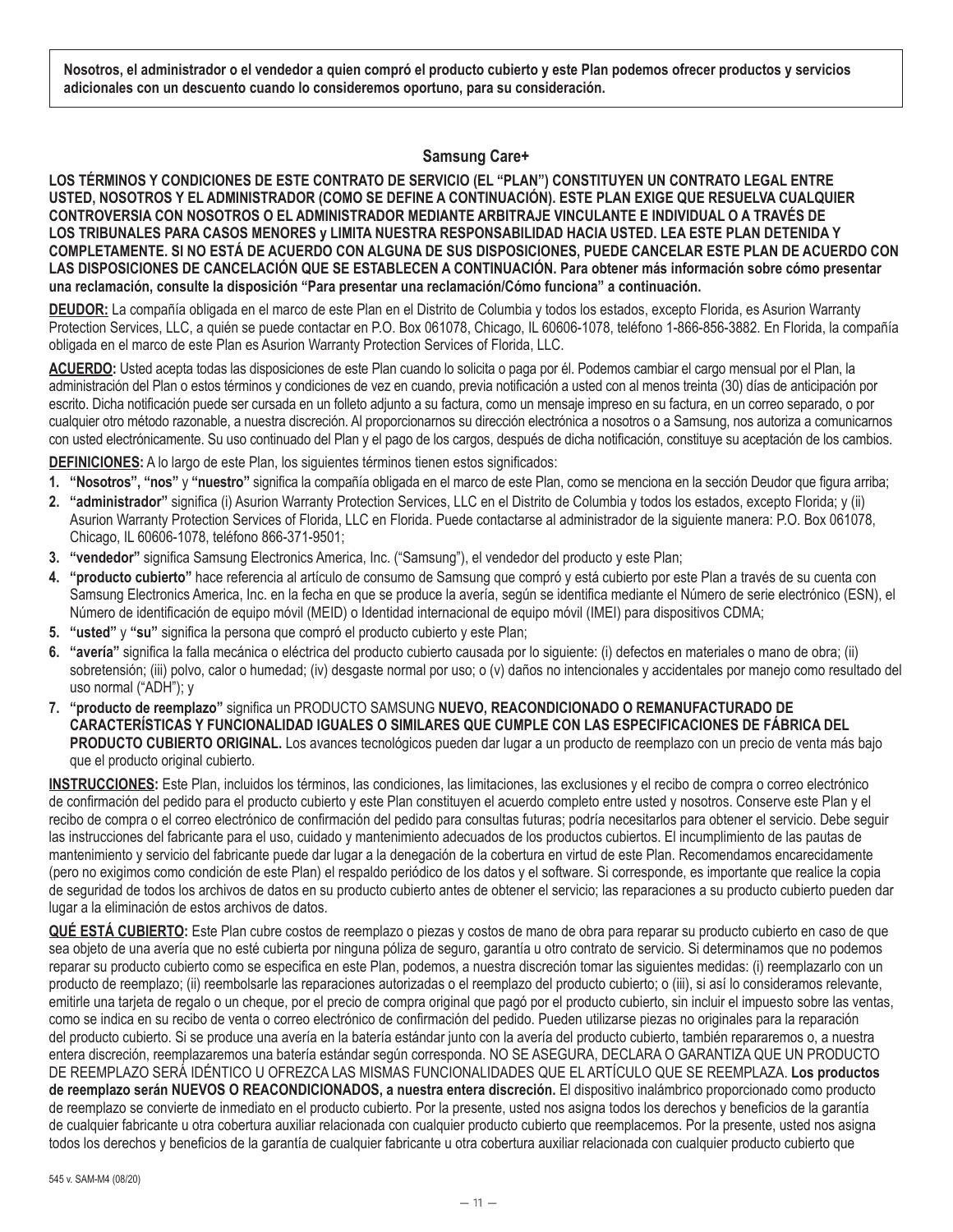reemplacemos. **NOTA: Para teléfonos móviles:** Usted es responsable de realizar una copia de seguridad de todo el software informático y los datos antes de comenzar cualquier reparación. No somos responsables de la pérdida de datos, incluidos documentos, bases de datos, mensajes, licencias, contactos, contraseñas, libros/revistas, juegos, fotos, videos, tonos de llamada, música u otro software o datos no estándar en su producto cubierto. La cobertura de este Plan también incluye acceso a asistencia técnica y soporte para sus productos cubiertos a través del servicio de soporte de Samsung Care+ durante la vigencia de este Plan. Se puede acceder a los términos de servicio del soporte técnico Samsung Care+ en www.asurion.com/samsung. Visite www.asurion.com/samsung o llame al 866-371-9501.

# **BENEFICIOS DE COBERTURA A PARTIR DE LA FECHA DE INSCRIPCIÓN:**

- **1.** Protección contra subidas de tensión.
- **2.** Acceso a asistencia técnica y soporte para sus productos cubiertos a través del servicio de soporte de Samsung Care+ durante la vigencia de este Plan. Se puede acceder a los términos de servicio del soporte Samsung Care+ en www.asurion.com/samsung. Visite www.asurion.com/Samsung o llame al 866-371-9501.
- **3.** Averías provocadas por ADH.
- **4.** Envío al fabricante para su reparación o reemplazo.

**PLAZO DE COBERTURA:** Su cobertura comienza en la fecha en que se inscribió en el Plan y continúa mes a mes hasta por 36 meses. Este Plan incluye la garantía del fabricante; no la reemplaza. Una vez que vence la garantía del fabricante, el Plan seguirá proporcionando algunos de los beneficios del fabricante, así como ciertos beneficios adicionales conforme se especifica en los términos y condiciones del Plan. Excepto por los beneficios de coberturas descritos anteriormente, que comienzan en su fecha de inscripción, todas las demás coberturas del Plan entran en vigencia de inmediato después del vencimiento de la garantía del fabricante. La cobertura del Plan permanecerá vigente durante su plazo, a menos que se cancele o cumpla de conformidad con las disposiciones establecidas a continuación. En el caso de que su producto cubierto esté siendo reparado por un centro de servicio autorizado cuando expire este Plan, el plazo de este Plan se prorrogará hasta que se haya completado la reparación cubierta.

**CÓMO REALIZAR UNA RECLAMACIÓN:** Si su producto cubierto es objeto de una avería, puede visitar www.asurion.com/samsung las veinticuatro (24) horas del día, los siete (7) días de la semana, o puede llamar al servicio al cliente las veinticuatro (24) horas del día, los siete (7) días de la semana al 866-371-9501 para hablar con un agente. **Todas las reclamaciones deben autorizarse por adelantado. Las reparaciones o remplazos no autorizados pueden no estar cubiertos.** Es posible que haya disponible un servicio técnico en depósito, al que pueda llevar el dispositivo o remoto; el agente de servicio al cliente le informará sobre el tipo de servicio para el que califica su producto cubierto durante la presentación de la reclamación. Pagaremos el costo de envío de su producto cubierto hacia y desde el centro de servicio autorizado si se requiere servicio en depósito. Podemos solicitarle que rellene un formulario de facilitación de reclamación antes de recibir el servicio, un producto de reemplazo o el reembolso en el marco de este Plan. También se le puede solicitar que presente una identificación con foto emitida por el estado, que no sea un carnet de estudiante o licencia o identificación profesional, como condición para recibir el servicio, un producto de reemplazo o un reembolso en el marco de este Plan. Debe presentar su reclamación en el plazo de treinta (30) días posteriores a la avería. Si no presenta su reclamación en el plazo de esos treinta (30) días, podemos denegarle cobertura. Todas las reclamaciones deben informarse en el plazo de los treinta (30) días posteriores a la expiración del plazo de este Plan.

**CARGOS RELACIONADOS CON ESTE PLAN:** El costo de este Plan se le facturará en treinta y seis (36) incrementos mensuales durante la vigencia del Plan, a menos que este Plan se cancele o cumpla como se describe a continuación, en cuyo caso la facturación cesará. Cada mes durante la vigencia de este Plan, se le cobrará el costo de este Plan en la tarjeta de crédito o débito proporcionada en el momento de la compra. El costo mensual de este Plan se indica en su recibo de compra o correo electrónico de confirmación de pedido. Los impuestos sobre las ventas aplicables y los recargos y evaluaciones reglamentarias, si los hubiera, pueden agregarse a sus cargos mensuales. Su falta de pago dará lugar a la cancelación del Plan, tal como se establece a continuación. Es su responsabilidad mantener una tarjeta de crédito o información de cuenta bancaria válida ante el vendedor para procesar los pagos; si no lo hace, su Plan puede cancelarse. Si no recibimos el pago completo del cargo mensual, se puede incurrir en un cargo por pago atrasado de acuerdo con las leyes del estado de residencia. Las tarifas de servicio aplicables, los cargos por no devolución, los cargos por reclamaciones no cubiertas, los cargos de envío y reposición, los impuestos y los recargos reglamentarios y las evaluaciones, si las hubiera, pueden agregarse a su factura o, a nuestra discreción, cobrársele antes de proporcionar el producto de reemplazo.

**POLÍTICA CONTRA DEFECTOS DE FÁBRICA:** Después de que se hayan completado tres (3) reparaciones de servicio por el mismo defecto en un producto cubierto en el marco de este Plan y ese producto cubierto requiera una cuarta (4.ª) reparación, según lo determinemos, le proporcionaremos un producto de reemplazo, que no exceda el precio de compra que pagó por el producto cubierto, excluidos los impuestos sobre las ventas, como se indica en su recibo de compra o correo electrónico de confirmación de pedido, o, a nuestra discreción, le entregaremos una tarjeta de regalo o cheque por el costo de un producto de reemplazo que no exceda el precio de compra que pagó por el producto cubierto, excluidos los impuestos sobre las ventas, como se indica en su recibo de compra o en el correo electrónico de confirmación del pedido. Las comprobaciones de mantenimiento preventivo, las limpiezas, el diagnóstico de productos cubiertos y la formación del cliente no se consideran reparaciones a los efectos de la Política contra defectos de fábrica. NOTA: La Política contra defectos de fábrica no se aplica a: (i) reparaciones realizadas mientras el producto cubierto se encuentra bajo la garantía del fabricante; o (ii) averías provocadas por ADH.

**LÍMITE DE RECLAMACIONES:** A partir de la fecha en que se inscribió, este Plan cubrirá hasta tres (3) averías por ADH cubiertas en cualquier período de un (1) año, no más. Si se agota el Límite de reclamaciones debido a averías por ADH antes de que finalice el plazo del Plan, se cumplirán nuestras obligaciones en el marco de este Plan y su cobertura terminará. El período de un (1) año se calcula en función de la fecha del siniestro para cada avería por ADH cubierta. No hay límite para reclamaciones debido a todas las demás averías. Para cualquier reclamación única, la cantidad máxima que gastaremos para reemplazar o reparar el producto cubierto es \$2500.00.

**TARIFA DE SERVICIO:** Se debe pagar una tarifa de servicio no reembolsable, más los impuestos correspondientes, por cada reparación o reemplazo provisto en el marco este Plan, como se establece en el programa a continuación. Usted acepta pagarnos la tarifa de servicio, más los impuestos sobre las ventas correspondientes, antes de la reparación o reemplazo del teléfono móvil. La tarifa de servicio debe pagarse y recibirse con antelación al servicio prestado y puede pagarse con una tarjeta de débito o crédito de marca válidas. Se aplican las siguientes tarifas de servicio: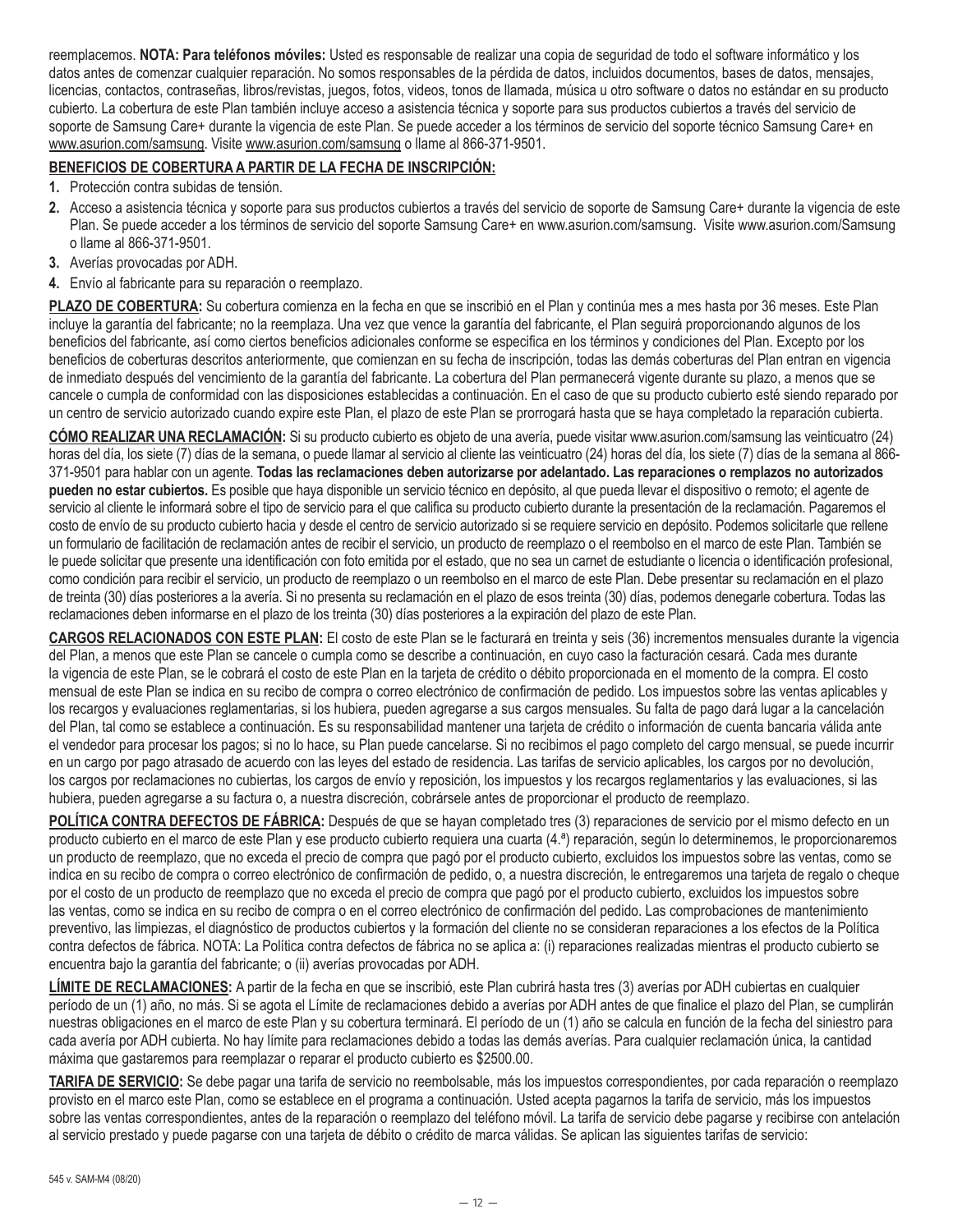| Nivel de producto cubierto | Tarifa de servicio<br>de reemplazo por ADH | Tarifa de servicio<br>de reparación por ADH | Todas las demás averías |
|----------------------------|--------------------------------------------|---------------------------------------------|-------------------------|
| Nivel 1                    | \$99.00                                    | \$29.00                                     | \$0.00                  |
| Nivel 2                    | \$99.00                                    | \$29.00                                     | \$0.00                  |
| Nivel 3                    | \$99.00                                    | \$29.00                                     | \$0.00                  |
| Nivel 4                    | \$249.00                                   | \$249.00                                    | \$0.00                  |

**TARIFA POR NO DEVOLUCIÓN:** En un plazo de diez (10) días de la fecha de entrega de producto de reemplazo, se nos debe devolver el producto cubierto aprobado para el reemplazo a nuestro cargo en el envío de devolución que se le envío. Debe devolver el producto cubierto reemplazado según lo indiquemos y de acuerdo con las instrucciones incluidas en el envío de devolución, incluido el desbloqueo del dispositivo, o se le cobrará una tarifa por no devolución de hasta el precio minorista sugerido por el fabricante. PARA EVITAR ESTE CARGO, SIMPLEMENTE DEVUELVA EL PRODUCTO CUBIERTO COMO SE INDICA.

**CARGO POR RECLAMACIONES NO CUBIERTAS:** Si le enviamos un producto de reemplazo, le notificaremos por escrito dentro de los treinta (30) días de la devolución del producto cubierto reemplazado si determinamos que el producto cubierto devuelto no sufrió una avería cubierta por el Plan. Se le cobrará un cargo por reclamación no cubierta de hasta \$2500.00, a menos que devuelva el producto de reemplazo, en buen estado de funcionamiento, a su costo de envío dentro de los quince (15) días posteriores a nuestra notificación. Si devuelve el producto de reemplazo según lo exige este Plan, le devolveremos su producto cubierto original.

# **TRANSFERIBILIDAD:** Usted no puede transferir ni ceder este Plan.

**RESPONSABILIDADES DEL FABRICANTE:** Las piezas y los servicios cubiertos durante el período de garantía del fabricante son responsabilidad del fabricante.

# **QUÉ NO ESTÁ CUBIERTO:**

# **El Plan no cubre lo siguiente:**

**1> Daños incidentales o consecuentes; 2> fallas causadas por fuerza mayor, incendio, inundación, explosión, guerra, terrorismo, huelga, embargo, actos del gobierno, autoridad militar o condiciones climatológicas; 3> pérdida, robo, abuso, mal uso, daño intencional, instalación incorrecta o negligencia del cliente; 4> condiciones preexistentes que tuvieron lugar antes del momento en que se estableció como producto cubierto; y 5> cambios o mejoras de color, textura, acabado, expansión, contracción o cualquier daño cosmético al producto cubierto, independientemente de la causa, incluidos, entre otros: arañazos y daños que no afecten la función mecánica o eléctrica del producto cubierto. Además, el Producto cubierto no incluye y el Plan no cubre lo siguiente:** 

**1> Contrabando u obtención en el curso de transporte o comercio ilegal; 2> Obtención en tránsito hacia usted por parte de alguien que no**  sea nosotros; 3> Cargadores de batería; 4> Cualquier accesorio, (excepto que se indique lo contrario con respecto a las baterías estándar), **incluidos, entre otros: placas frontales en color, datos o software personalizado, como administradores de información personal (PIM), tonos de llamada, juegos o protectores de pantalla; 5> Modificaciones, alteraciones o reparaciones no autorizadas, incluido el uso de piezas de terceros no proporcionadas o certificadas por el fabricante; y 6> Producto cubierto al que le falta alguna pieza o piezas.** 

**RENOVACIÓN:** Este Plan puede renovarse a nuestra discreción.

**CANCELACIÓN:** Este Plan se dispone mes a mes y puede ser cancelado por usted en cualquier momento y por cualquier motivo cursando notificación a Samsung. Puede cancelar este Plan en cualquier momento por cualquier motivo en cualquier momento enviando un correo electrónico a DepartmentC@ asurion.com o ingresando a su cuenta de Samsung.com en Samsung.com, haga clic en "My Account" (Mi cuenta) y luego en "My Subscriptions" (Mis suscripciones). Luego verá su suscripción activa de Samsung Care+ y una opción para cancelar. En caso de que cancele este Plan dentro de los treinta (30) días siguientes a la recepción de este Plan, recibirá un reembolso completo de cualquier pago realizado por usted en virtud de este Plan, incluyendo impuestos sobre las ventas, menos el costo de cualquier reclamación pagada o reparación realizada. En el caso de que cancele este Plan después de treinta (30) días de la recepción de este Plan, recibirá un reembolso equivalente al cien por ciento (100 %) del monto prorrateado de la porción no devengada del precio pagado por el Plan, menos el costo de cualquier reclamación pagada o reparación realizada. Nosotros, o el administrador, podemos cancelar este Plan por cualquier motivo mediante el envío de una notificación a usted por escrito por lo menos treinta (30) días antes de la fecha de vigencia de la cancelación. Dicha notificación deberá indicar la fecha de vigencia y el motivo de la cancelación. Si no paga cualquier cargo mensual adeudado en virtud de este Plan, este Plan se cancelará inmediatamente sin previo aviso. Si nosotros, o el administrador, cancelamos este Plan, recibirá un reembolso del cien por ciento (100 %) del monto prorrateado de la porción no devengada del precio pagado por el Plan, menos el costo de cualquier reclamación pagada o reparación realizada. Para residentes de AL, AR, CA, CO, DC, HI, MA, MD, ME, MN, MO, NJ, NM, NV, NY SC, TX, WA, WI y WY y cualquier jurisdicción exigida por ley, cualquier reembolso adeudado y no pagado o acreditado en un plazo de treinta (30) días posteriores de la fecha de videncia de la cancelación incluirá una penalización del diez porciento (10 %) por mes. Cualquier terminación, cancelación, suspensión, interrupción o descontinuación de su cuenta con Samsung, o cualquier función de Samsung, incluido Samsung Care+ con robo y pérdida, que adquiera en combinación con este Plan, por cualquier motivo constituye la cancelación del programa Samsung Care+ por su parte, sujeto a los términos y condiciones de este Plan.

**SEGURO QUE CUBRE ESTE PLAN:** Este Plan no es una póliza de seguro; sin embargo, nuestras obligaciones derivadas de este Plan están aseguradas en virtud de una póliza de seguro emitida por Continental Casualty Company, 151 N. Franklin St., Chicago, IL 60606, en las siguientes jurisdicciones: Alabama, Arkansas, California, Colorado, Connecticut, Distrito de Columbia, Florida, Georgia, Hawái, Illinois, Indiana, Kentucky, Maine, Massachusetts, Minnesota, Misuri, Montana, Nevada, Nuevo Hampshire, Nueva Jersey, Nueva York, Carolina del Norte, Ohio, Oklahoma, Oregón, Carolina del Sur, Texas, Utah, Vermont, Virginia, Washington, Wisconsin o Wyoming. Si ha presentado una reclamación en el marco de este Plan y no pagamos, ni suministramos servicios o le pagamos un reembolso adeudado dentro de sesenta (60) días, o en caso de que lleguemos a una situación de insolvencia o que tengamos dificultades financieras, usted podrá comunicarse con Continental Casualty Company directamente al 1-800-831-4262 para informar de su reclamación.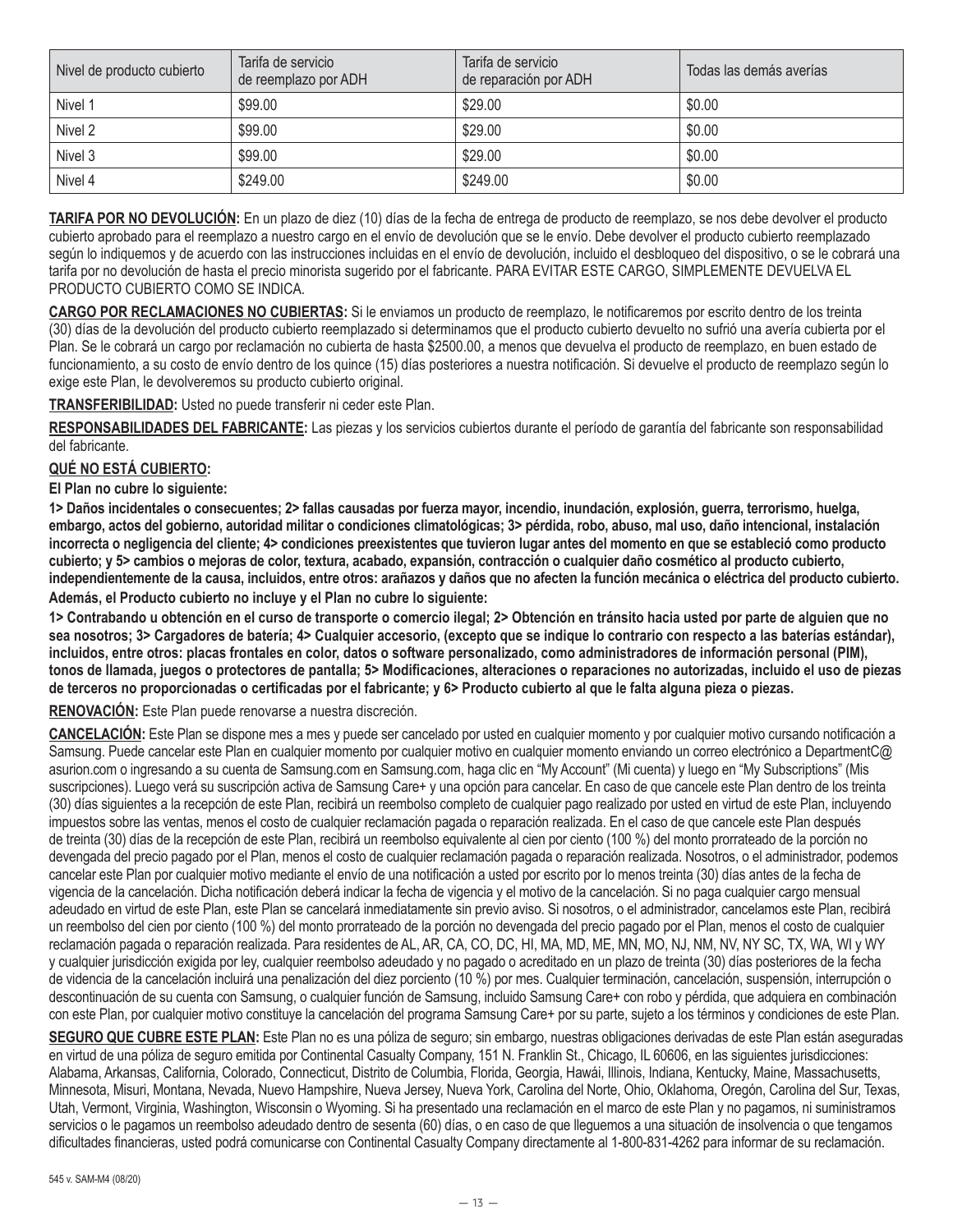**Limitación de responsabilidad:** En caso de cualquier error, omisión o falla por nuestra parte, el administrador o Samsung con respecto al Plan o los servicios proporcionados por nosotros, el administrador o Samsung a continuación, la RESPONSABILIDAD nuestra, del administrador y de Samsung SE LIMITARÁ A LOS CARGOS REALMENTE PAGADO POR USTED POR EL PLAN (PERO NO MÁS QUE LOS ÚLTIMOS VEINTICUATRO [24] CARGOS MENSUALES QUE PAGÓ POR EL PLAN). ESTE ES SU ÚNICA SOLUCIÓN LEGAL ANTE CUALQUIER ERROR, OMISIÓN O FALLA DE CUMPLIMIENTO DE NUESTRAS OBLIGACIONES, LAS DEL ADMINISTRADOR O LAS DE SAMSUNG. ADEMÁS, EN NINGÚN CASO NOSOTROS, EL ADMINISTRADOR O SAMSUNG, SEREMOS RESPONSABLES POR DAÑOS INDIRECTOS, INCIDENTALES, EMERGENTES, ESPECIALES, EJEMPLARES O PUNITIVOS (INCLUSO SI NOSOTROS, EL ADMINISTRADOR O SAMSUNG, HEMOS SIDO ADVERTIDOS O HEMOS PREVISTO LA POSIBILIDAD DE TALES DAÑOS), DERIVADOS DEL PLAN O DEL CUMPLIMIENTO DE OBLIGACIONES POR PARTE DE NOSOTROS, EL ADMINISTRADOR O SAMSUNG, EN EL MARCO DEL PLAN O DE CUALQUIER DISPOSICIÓN DE ESTE PLAN, POR EJEMPLO, LUCRO CESANTE O LA PÉRDIDA DE BENEFICIOS ANTICIPADOS O LA PÉRDIDA DEL NEGOCIO. EXCEPTO LO EXPRESAMENTE ESTABLECIDO EN ESTE PLAN, RENUNCIAMOS ESPECÍFICAMENTE A CUALQUIER Y TODA DECLARACIÓN O GARANTÍA, EXPRESA O IMPLÍCITA, RESPECTO AL PLAN Y LOS SERVICIOS QUE PROVEEN EN VIRTUD DEL PRESENTE ASURION Y SAMSUNG, INCLUIDA CUALQUIER GARANTÍA IMPLÍCITA DE TITULARIDAD, COMERCIABILIDAD O IDONEIDAD PARA UN FIN PARTICULAR Y LAS GARANTÍAS IMPLÍCITAS DERIVADAS DEL CURSO DE TRATAMIENTO O DE CUMPLIMIENTO DE OBLIGACIONES.

**RENUNCIA:** Ninguna renuncia total o parcial a cualquier término o condición de este Plan se interpretará como una renuncia continua de ese término o condición o una renuncia total o parcial de cualquier otro término o condición. Podemos reducir o renunciar a la tarifa de servicio de la reclamación de la cual es objeto el producto cubierto. Publicaremos el programa de tarifas de servicio por reclamaciones actual en www.asurion.com/samsung o puede llamar al 866-371-9501 para solicitarla.

**Fuerza mayor:** No tenemos ninguna responsabilidad por retrasos o fallas debido a hechos fortuitos, incendio, inundación, explosión, guerra, huelga, embargo, actos del gobierno, autoridad militar, o las condiciones climatológicas u otras causas fuera de nuestro control y, en tal caso, podemos cancelar este Plan de inmediato.

# **ACUERDO DE ARBITRAJE O DE TRIBUNAL DE RECLAMACIONES MENORES: Lea atentamente esta cláusula. Esto afecta sus derechos.**

A los efectos de este acuerdo de arbitraje o tribunal de casos menores (denominado en lo sucesivo el "A.A"), las referencias a "nosotros" y "nos" también incluyen a (1) las empresas matrices, subsidiarias, filiales, agentes, empleados, sucesores y cesionarios respectivos del Deudor y el administrador de este Plan (conforme se ha definido anteriormente); y (2) el vendedor (conforme se ha definido anteriormente) y sus subsidiarias de propiedad absoluta, agentes, empleados, sucesores y cesionarios. La mayoría de sus inquietudes sobre este Plan se pueden abordar simplemente al comunicarse con nosotros al 866-371-9501. En el caso de que no podamos resolver cualquier controversia con usted, **USTED Y NOSOTROS ACORDAMOS RESOLVER ESAS CONTROVERSIAS MEDIANTE EL ARBITRAJE VINCULANTE O A TRAVÉS DE UN TRIBUNAL DE RECLAMACIONES MENORES EN LUGAR DE A TRAVÉS DE TRIBUNALES DE JURISDICCIÓN GENERAL. USTED Y NOSOTROS ACORDAMOS RENUNCIAR AL DERECHO A UN JUICIO POR JURADO Y RENUNCIAR AL DERECHO A PARTICIPAR EN DEMANDAS COLECTIVAS, U OTROS PROCESOS REPRESENTATIVOS.** 

# **1. ESTE A.A.:**

- **a.** Continúa en vigencia tras la extinción de este Plan.
- **b.** Se rige por la Ley Federal de Arbitraje.
- **c.** Cubre cualquier controversia que tenga con nosotros concerniente o relacionada, directa o indirectamente, con este Plan.
- **d.** No impide que usted pueda emprender una acción judicial individual contra nosotros en un tribunal para casos de menor cuantía en lugar de llevar a cabo el arbitraje.
- **e.** No le impide informar a cualquier agencia gubernamental de su disputa. Es posible que puedan solicitar una reparación en su nombre.

# **2. PROCESO DE ARBITRAJE:**

- **a.** Cómo iniciar el arbitraje.
	- Envíe una Notificación de reclamación por escrito por correo certificado al Departamento de Legales, P.O. Box 110656, Nashville, TN 37222-0656.
	- Describa la controversia y la reparación solicitada en la Notificación.
	- Si no resolvemos la controversia en un plazo de treinta (30) días de recibir la Notificación, puede iniciar un arbitraje ante la Asociación Americana de Arbitraje (American Arbitration Association, "AAA"). Puede comunicarse con la AAA y obtener una copia gratuita de sus normas y formularios en www.adr.org o llamando al 1-800-778-7879.
- **b.** El arbitraje será llevado a cabo por la AAA siguiendo las Normas de Arbitraje del Consumidor ("Normas"). Un tribunal puede decidir la aplicabilidad de este A.A. El árbitro decidirá todas las demás cuestiones. El árbitro queda vinculado por este A.A.
- **c.** A menos que usted y nosotros acordemos un lugar diferente, cualquier audiencia se llevará a cabo en el condado o distrito de su dirección postal.

# **3. HONORARIOS:**

- **a.** En la mayoría de los casos pagaremos todos los cargos de registro, administración y árbitros. Si el árbitro considera que su controversia se presentó con el objetivo de acosar o es frívola, las Normas regirán el pago de los cargos.
- **b.** Le reembolsaremos el cargo de registro pagado a la AAA. Si no puede pagar un cargo de registro, lo pagaremos si usted nos envía una solicitud por escrito.

# **4. DECISIÓN DE ARBITRAJE:**

- **a.** Usted y nosotros aceptamos no divulgar ninguna oferta de conciliación al árbitro antes de que el árbitro dicte una decisión.
- **b.** Si el árbitro se pronuncia a su favor y la compensación por daños otorgada es superior a la última conciliación que hayamos ofrecido, haremos lo siguiente. • Le pagaremos el importe mayor entre los daños o \$7500.
	- También pagaremos los honorarios razonables de su abogado y los gastos de arbitraje. No puede recuperar laudos duplicados de honorarios y gastos.
- **c.** Renunciamos a cualquier derecho que tengamos a requerir que usted nos compense los honorarios y gastos de abogados si prevalecemos en el arbitraje.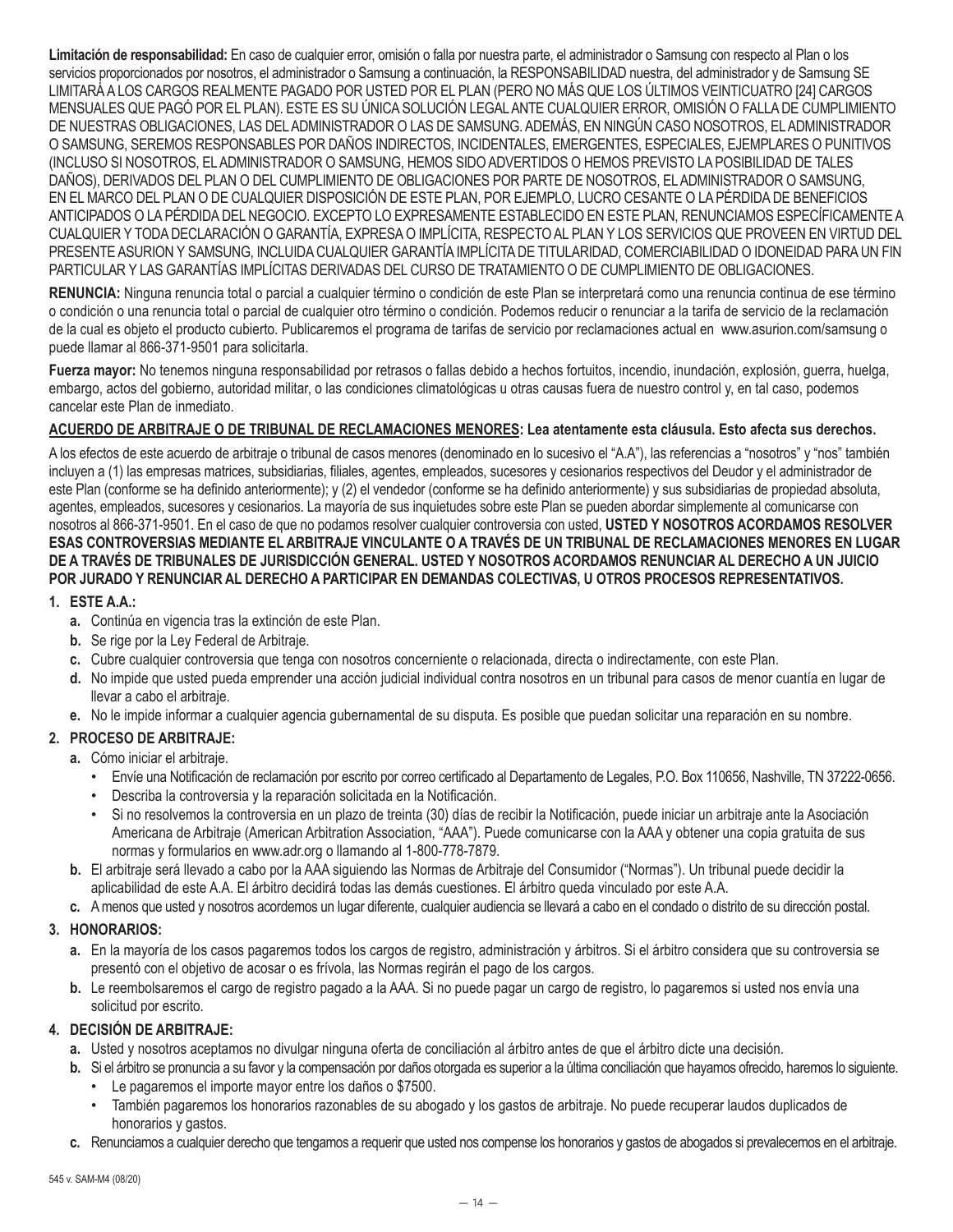**d.** Si solicita una reparación declaratoria o cautelar, dicha reparación puede otorgase únicamente en la medida necesaria para proporcionarle una reparación.

# **USTED Y NOSOTROS ACORDAMOS QUE CADA PARTE PUEDE PRESENTAR RECLAMACIONES CONTRA LA OTRA ÚNICAMENTE A TÍTULO INDIVIDUAL Y NO EN UNA PRESUNTA DEMANDA COLECTIVA, ARBITRAJE COLECTIVO O PROCESO REPRESENTATIVO.**

A menos que usted y nosotros acordemos lo contrario, el árbitro no puede consolidar su controversia con la controversia de cualquier otra persona y no puede presidir ningún tipo de proceso representativo. Si se considera que esta disposición específica es inexigible, entonces la totalidad de este A.A. será nulo y carecerá de efecto.

**VARIACIONES SEGÚN EL ESTADO:** Prevalecerán las siguientes variaciones según el estado si hay alguna contradicción con otros términos y condiciones:

**RESIDENTES DE ARIZONA:** Si su aviso de cancelación por escrito se recibe antes de la expiración del plazo mensual, no deduciremos el costo de cualquier reclamación que haya sido pagada o de las reparaciones que se hayan realizado de su reembolso. La exclusión de condición preexistente no se aplica a las condiciones que ocurren antes de la venta del producto de consumo por parte del distribuidor, sus cesionarios, subcontratistas o representantes. El Acuerdo de arbitraje de este Plan no le impide comunicarse con la División de Protección al Consumidor del Departamento de Seguros de Arizona. La cuarta oración de la sección Cancelación se elimina y reemplaza con la siguiente: "En caso de que cancele este Plan después de treinta (30) días de la recepción de este Plan, recibirá un reembolso equivalente al cien por ciento (100 %) del monto prorrateado de la parte no devengada del precio pagado por el Plan". El punto 5> del segundo párrafo de la sección LO QUE NO ESTÁ CUBIERTO se elimina y se reemplaza con lo siguiente: 5> Modificaciones, alteraciones o reparaciones no autorizadas, incluido el uso de piezas de terceros no provistas o certificadas por el fabricante mientras usted sea el titular."

**RESIDENTES DE CALIFORNIA:** Para todos los productos que no sean electrodomésticos y productos electrónicos para el hogar, la sección Cancelación se modifica como sigue: Si usted cancela el Plan: (a) en un plazo de sesenta (60) días posteriores a la recepción de este Plan, recibirá un reembolso completo del precio pagado por el Plan, incluido el impuesto a las ventas, menos el costo de cualquier reclamación pagada o reparación realizada, o (b) después de sesenta (60) días, recibirá un reembolso prorrateado, menos el costo de cualquier reclamación pagada o reparación realizada.

**RESIDENTES DE CONNECTICUT:** En el caso de una controversia con nosotros o el administrador que no se pueda resolver, puede comunicarse con el Departamento de Seguros del estado de Connecticut, P.O. Box 816, Hartford, CT 06142-0816, Attn: Asuntos del Consumidor. La queja debe contener una descripción de la controversia, el precio de compra del producto, el costo de reparación del producto y una copia del Plan.

**RESIDENTES DE FLORIDA:** La tarifa cobrada por este Plan no está sujeta a la regulación por parte de la Oficina de Regulación de Seguros de Florida.

**RESIDENTES DE GEORGIA.** Solo podremos cancelar este Plan antes de la finalización de su plazo mensual por motivos de fraude, tergiversación sustancial o falta de pago. La cancelación se efectuará por escrito y se ajustará a los requisitos del Código Oficial de Georgia Comentado (O.C.G.A.), sección 33-24-44. Si este Plan se cancela antes de la expiración de su plazo mensual, no deduciremos de su reembolso el costo de cualquier reclamación pagada o reparación realizada. La cuarta oración de la sección Cancelación se elimina y reemplaza con la siguiente: "En caso de que cancele este Plan después de treinta (30) días de recibir este Plan, recibirá un reembolso equivalente al cien por ciento (100 %) de la parte prorrateada no devengada del precio pagado por el Plan. Este Plan excluye la cobertura de daños incidentales y emergentes y condiciones preexistentes únicamente en la medida en que dichos daños o condiciones sean conocidos por usted o razonablemente deberían haber sido conocidos por usted. Como se indica en la disposición sobre el Acuerdo de arbitraje de este Plan, cualquiera de las partes puede interponer una acción individual en un tribunal de casos menores. La disposición sobre el Acuerdo de arbitraje de este Plan no le impide plantear problemas a las agencias o entidades federales, estatales o locales con respecto a su controversia. Es posible que estas agencias o entidades puedan solicitar una indemnización en su nombre. Usted y nosotros acordamos renunciar al derecho a un juicio por jurado y a participar en demandas colectivas, arbitrajes colectivos u otros procesos similares. Nada de lo contenido en la disposición de Arbitraje afectará su derecho a presentar una reclamación directa en el marco de los términos de este Plan contra Continental Casualty Company conforme al O.C.G.A. 33-7-6.

**RESIDENTES DE NEVADA.** Si el Plan se cancela, no deduciremos el costo de cualquier reclamación que se haya pagado o de las reparaciones que se hayan realizado de su reembolso. Si este Plan ha estado vigente por un período de setenta (70) días, únicamente podremos cancelarlo antes de la expiración del plazo del Plan debido a las siguientes razones: 1) usted se involucra en un fraude o una tergiversación sustancial al obtener este Plan o al presentar una reclamación de servicio en virtud de este Plan; 2) comete cualquier acto, omisión o violación de cualquiera de los términos de este Plan después de la fecha de entrada en vigencia de este Plan que aumenta sustancial y considerablemente el servicio requerido en virtud de este Plan; o 3) cualquier cambio sustancial en la naturaleza o el alcance del servicio o la reparación requeridos, incluido el servicio o la reparación no autorizados, que se produzca después de la fecha de entrada en vigencia de este Plan y haga que el servicio o la reparación requeridos aumenten sustancial y considerablemente más allá de lo que se contempló en el momento en que se compró o se renovó por última vez este Plan Si no pagamos el reembolso de la cancelación como se indica en la disposición Cancelación, la penalización será del diez porciento (10 %) del precio de compra por cada período de treinta (30) días o parte del mismo por el que el reembolso y cualquier penalización acumulada permanezcan impagos. Comuníquese con nosotros al 866-371- 9501 si tiene alguna pregunta, inquietud o queja acerca de este Plan. En caso de que no esté satisfecho con este Plan, las quejas o preguntas sobre este Plan pueden dirigirse al Departamento de Seguros de Nevada, llamando al (888) 872-3234. El siguiente texto se agrega al punto 5> del segundo párrafo de la sección Lo que no está cubierto: "Si el producto se modifica o altera sin nuestra autorización, únicamente proporcionaremos la cobertura aplicable que no esté relacionada con la modificación o alteración no autorizada o cualquier avería que surja de ella, a menos que el Plan excluya dicha cobertura".

**RESIDENTES DE NUEVO HAMPSHIRE:** Comuníquese con nosotros al 866-371-9501 si tiene alguna pregunta, inquietud o queja acerca del Plan. En caso de que no esté satisfecho con este Plan, puede comunicarse con el Departamento de Seguros del estado de Nuevo Hampshire, 21 South Fruit Street, Suite 14, Concord, NH 03301, número de teléfono: 1-603-271-2261. La disposición sobre el Acuerdo de arbitraje de este Plan está sujeta a la sección 542 de las Leyes Revisadas Comentadas.

**RESIDENTES DE NUEVO MÉXICO:** Si este Plan ha estado vigente por un período de setenta (70) días, no podremos cancelarlo antes de la expiración del plazo del Plan o un (1) año, lo que ocurra primero, a menos que: (1) no pague cualquier monto adeudado; (2) sea condenado por un delito que da lugar a un aumento en el servicio requerido en virtud del Plan; (3) se involucre en un fraude o una tergiversación material al obtener este Plan; (4) cometa cualquier acto, omisión o violación de cualquiera de los términos de este Plan después de la fecha de vigencia de este Plan que aumenta sustancial y materialmente el servicio requerido en virtud de este Plan; o (5) se produzca cualquier cambio sustancial en la naturaleza